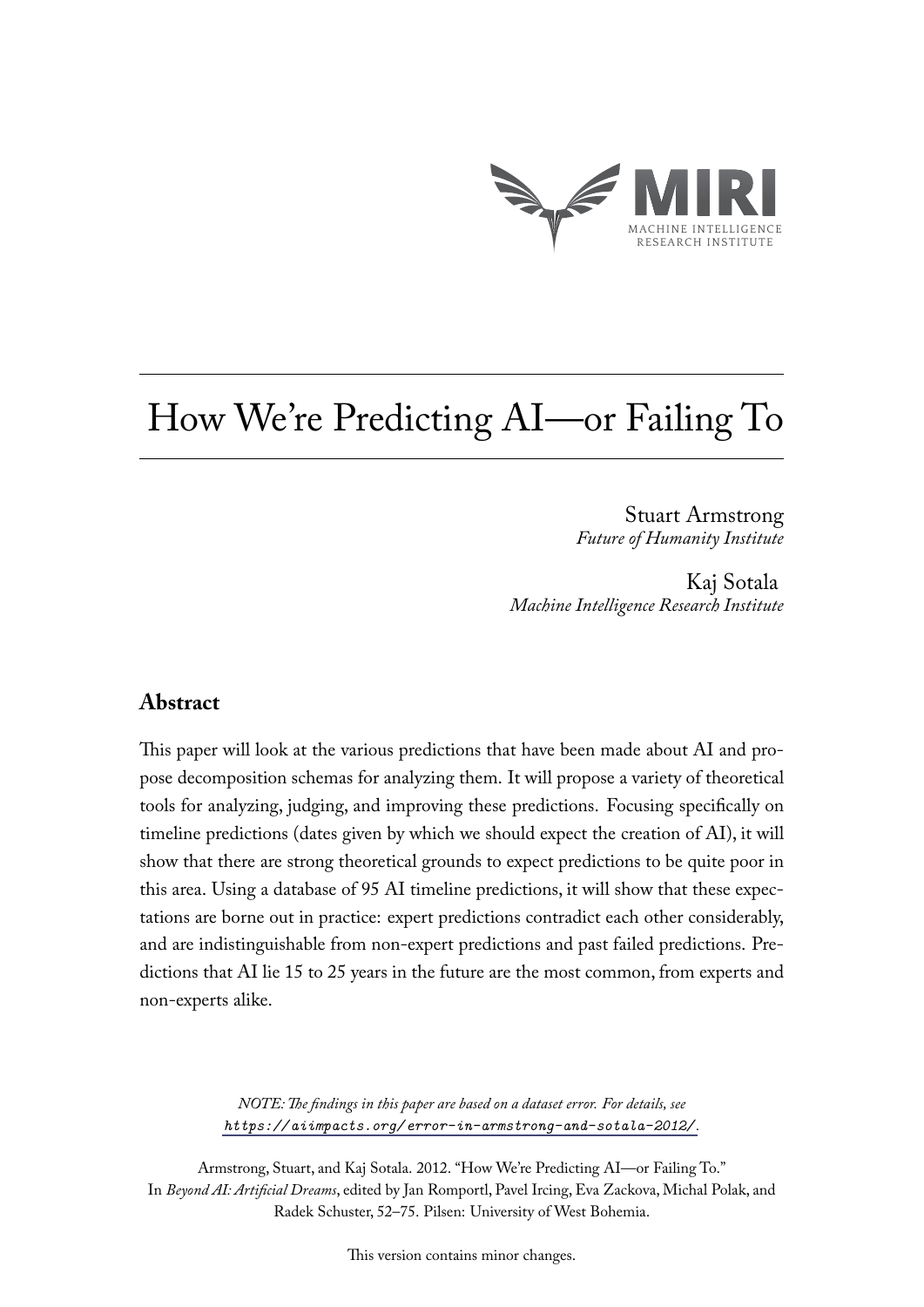# **1. Introduction**

Predictions about the future development of artificial intelligence are as confident as they are diverse. Starting with Turing's initial estimation of a 30% pass rate on Turing test by the year 2000 (Turing [1950\)](#page-22-0), computer scientists, philosophers and journalists have never been shy to offer their own definite prognostics, claiming AI to be impossible (Jacquette [1987\)](#page-21-0) or just around the corner (Darrach [1970\)](#page-20-0) or anything in between.

What are we to make of these predictions? What are they for, and what can we gain from them? Are they to be treated as light entertainment, the equivalent of fact-free editorials about the moral decline of modern living? Or are there some useful truths to be extracted? Can we feel confident that certain categories of experts can be identified, and that their predictions stand out from the rest in terms of reliability?

In this paper, we start off by proposing classification schemes for AI predictions: what types of predictions are being made, and what kinds of arguments or models are being used to justify them. Different models and predictions can result in very different performances, and it will be the ultimate aim of this project to classify and analyze their varying reliability.

Armed with this scheme, we then analyze some of these approaches from the theoretical perspective, seeing whether there are good reasons to believe or disbelieve their results. The aim is not simply to critique individual methods or individuals, but to construct a toolbox of assessment tools that will both enable us to estimate the reliability of a prediction, and allow predictors to come up with better results themselves.

This paper, the first in the project, looks specifically at AI timeline predictions: those predictions that give a date by which we should expect to see an actual AI being developed (we use AI in the old fashioned sense of a machine capable of human-comparable cognitive performance; a less ambiguous modern term would be "AGI," Artificial *General* Intelligence). With the aid of the biases literature, we demonstrate that there are strong reasons to expert that experts would *not* be showing particular skill the field of AI timeline predictions. The task is simply not suited for good expert performance.

Those theoretical results are supplemented with the real meat of the paper: a database of 257 AI predictions, made in a period spanning from the 1950s to the present day. This database was assembled by researchers from the Singularity Institute ( Jonathan Wang and Brian Potter) systematically searching though the literature, and is a treasure-trove of interesting results. A total of 95 of these can be considered AI timeline predictions. We assign to each of them a single "median AI" date, which then allows us to demonstrate that AI expert predictions are greatly inconsistent with each other—and indistinguishable from non-expert performance, and past failed predictions.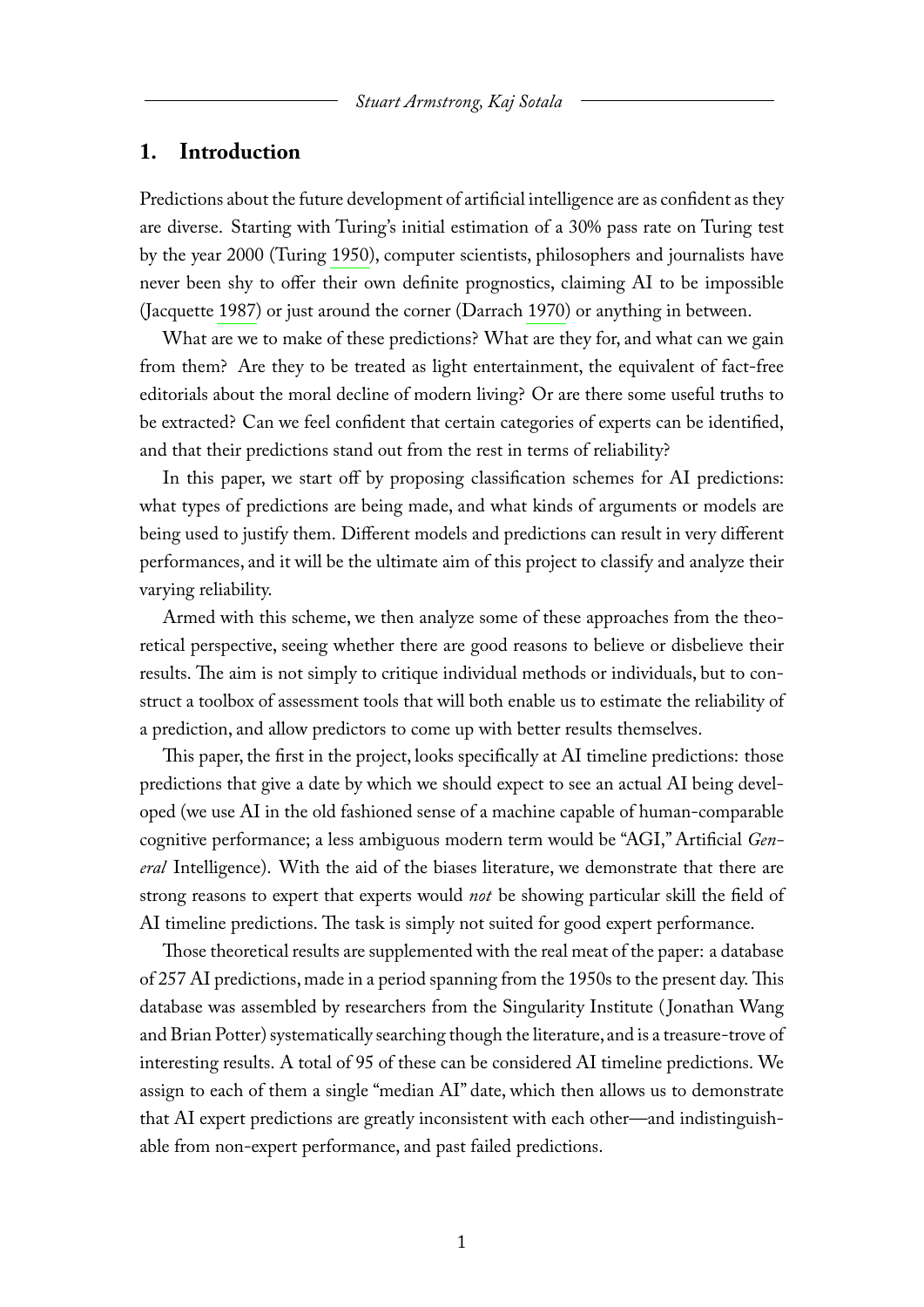With the data,we further test two folk theorems: firstly that predictors always predict the arrival of AI just before their own deaths, and secondly that AI is always 15 to 25 years into the future. We find evidence for the second thesis but not for the first.

This enabled us to show that there seems to be no such thing as an "AI expert" for timeline predictions: no category of predictors stands out from the crowd.

### **2. Taxonomy of Predictions**

#### **2.1. Prediction Types**

There will never be a bigger plane built.

—Boeing engineer on the 247, a twin engine plane that held ten people.

The standard image of a prediction is some fortune teller staring deeply into the mists of a crystal ball, and decreeing, with a hideous certainty, the course of the times to come. Or in a more modern version, a scientist predicting the outcome of an experiment or an economist pronouncing on next year's GDP figures. But these "at date X, Y will happen" are just one type of valid prediction. In general, a prediction is something that constrains our expectation of the future. Before hearing the prediction, we thought the future would have certain properties; but after hearing and believing it, we now expect the future to be different from our initial thoughts.

Under this definition, conditional predictions—"if A, then B will happen"—are also perfectly valid. As are negative predictions: we might have believed initially that perpetual motion machines were possible, and imagined what they could be used for. But once we accept that one cannot violate conservation of energy, we have a different picture of the future: one without these wonderful machines and all their fabulous consequences.

For the present analysis, we will divide predictions about AI into four types:

- **Timelines and outcome predictions.** These are the traditional types of predictions, telling us when we will achieve specific AI milestones. Examples: An AI will pass the Turing test by 2000 (Turing [1950\)](#page-22-0); within a decade, AIs will be replacing scientists and other thinking professions (Hall [2011\)](#page-20-1).
- **Scenarios.** These are a type of conditional predictions, claiming that if the conditions of the scenario are met, then certain types of outcomes will follow. Example: If we build a human-level AI that is easy to copy and cheap to run, this will cause mass unemployment among ordinary humans (Hanson [1994\)](#page-20-2).
- **Plans.** These are a specific type of conditional prediction, claiming that if someone decides to implement a specific plan, then they will be successful in achieving a partic-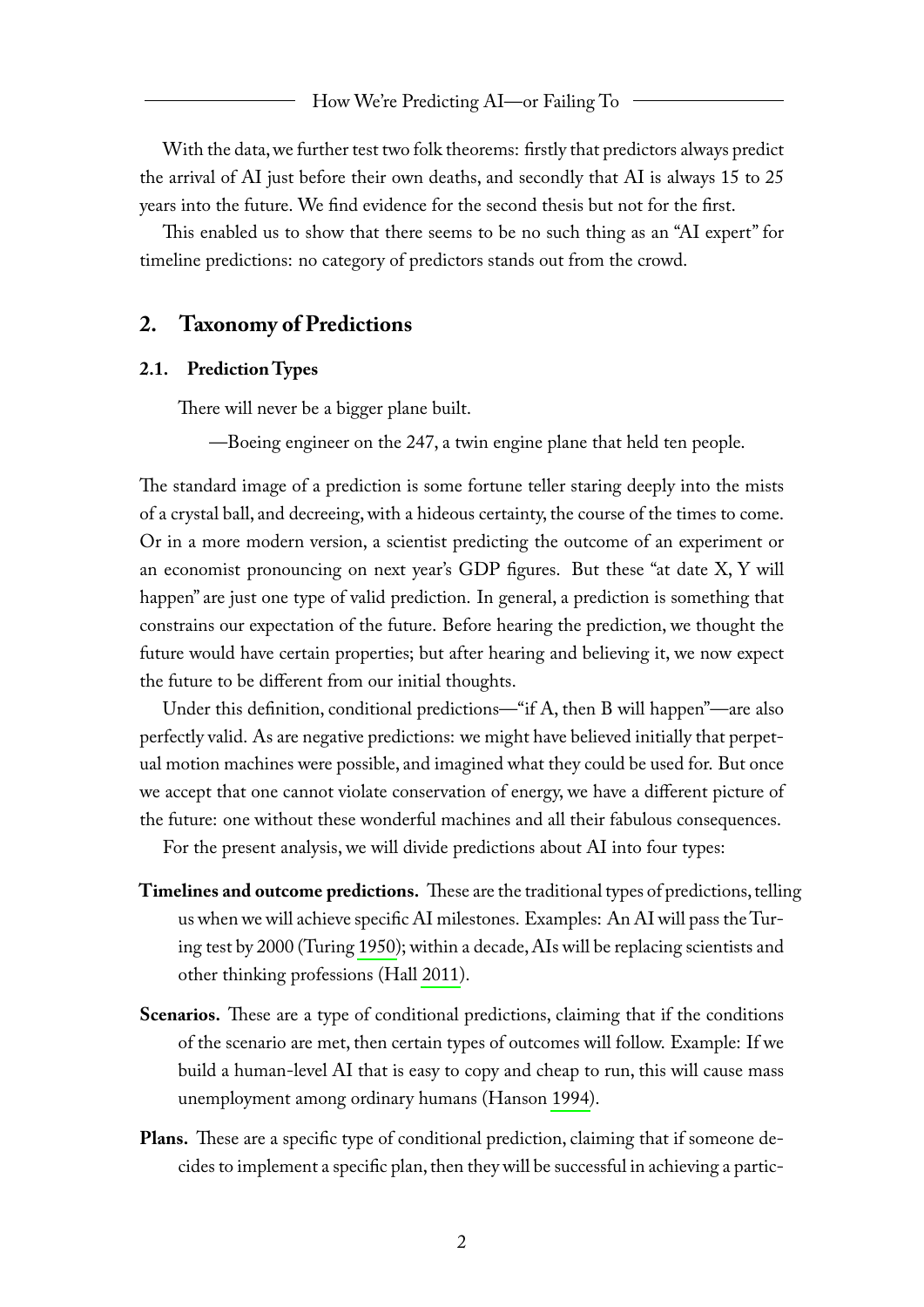ular goal. Example: We can build an AI by scanning a human brain and simulating the scan on a computer (Sandberg and Bostrom [2008\)](#page-21-1).

**Issues and metastatements.** This category covers relevant problems with (some or all) approaches to AI (including sheer impossibility results), and metastatements about the whole field. Examples: an AI cannot be built without a fundamental new understanding of epistemology (Deutsch [2012\)](#page-20-3); generic AIs will have certain (potentially dangerous) behaviors (Omohundro [2008\)](#page-21-2).

There will inevitably be some overlap between the categories, but this division is natural enough for our purposes. In this paper we will be looking at timeline predictions. Thanks to the efforts of Jonathan Wang and Brian Potter at the Singularity Institute, the authors were able to make use of extensive databases of this type of predictions, reaching back from the present day back to the 1950s. Other types of predictions will be analyzed in subsequent papers.

## **2.2. Prediction Methods**

Just as there are many types of predictions, there are many ways of arriving at them consulting crystal balls, listening to the pronouncements of experts, constructing elaborate models. Our review of published predictions has shown that the prediction methods are far more varied than the types of conclusions arrived at. For the purposes of this analysis, we'll divide the prediction methods into the following loose scheme:

- 1. Causal models
- 2. Non-causal models
- 3. The outside view
- 4. Philosophical arguments
- 5. Expert authority
- 6. Non-expert authority

Causal model are the staple of physics: given certain facts about the situation under consideration (momentum, energy, charge, etc.) a conclusion is reached about what the ultimate state will be. If the facts were different, the end situation would be different.

But causal models are often a luxury outside of the hard sciences, whenever we lack precise understanding of the underlying causes. Some success can be achieved with noncausal models: without understanding what influences what, one can extrapolate trends into the future. Moore's law is a highly successful non-causal model (Moore [1965\)](#page-21-3).

The outside view is a method of predicting that works by gathering together specific examples and claiming that they all follow the same underlying trend. For instance, one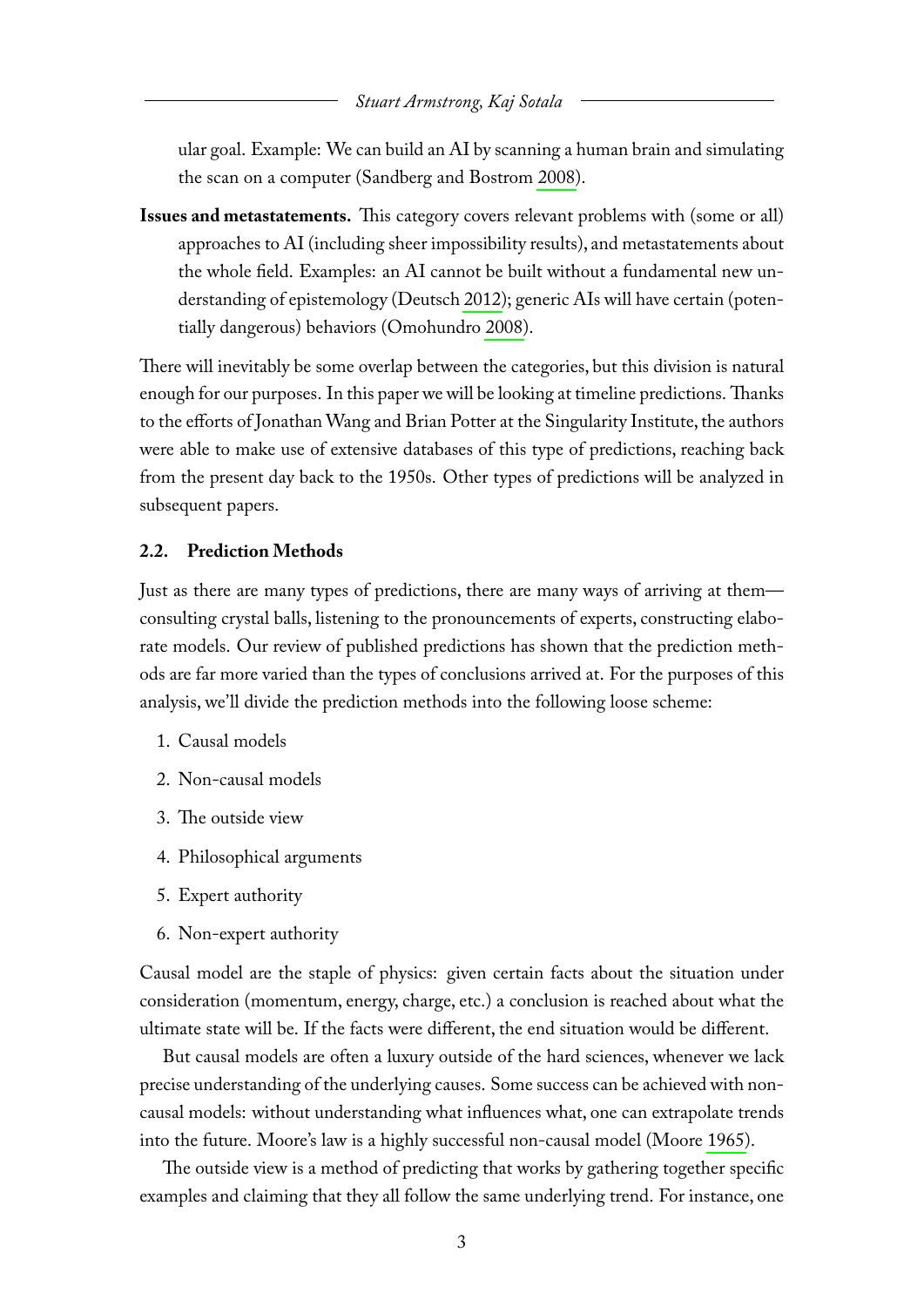could notice the plethora of Moore's laws across the spectrum of computing (in numbers of transistors, size of hard drives, network capacity, pixels per dollar . . .), note that AI is in the same category, and hence argue that AI development must follow a similarly exponential curve (Kurzweil [1999\)](#page-21-4).

Philosophical arguments are common in the field of AI; some are simple impossibility statements: AI is decreed to be impossible for more or less plausible reasons. But the more thoughtful philosophical arguments point out problems that need to be resolved to achieve AI, highlight interesting approaches to doing so, and point potential issues if this were to be achieved.

Many predictions rely strongly on the status of the predictor: their innate expertise giving them potential insights that cannot be fully captured in their arguments, so we have to trust their judgment. But there are problems in relying on expert opinion, as we shall see.

Finally, some predictions rely on the judgment or opinion of non-experts. Journalists and authors are examples of this, but often actual experts will make claims outside their domain of expertise. CEO's, historians, physicists, and mathematicians will generally be no more accurate than anyone else when talking about AI, no matter how stellar they are in their own field (Kahneman [2011\)](#page-21-5).

Predictions can use a mixture of these approaches, and often do. For instance, Ray Kurzweil's "Law of Time and Chaos" uses the outside view to group together evolutionary development, technological development, and computing into the same category, and constructs a causal model predicting time to the "Singularity" (Kurzweil [1999\)](#page-21-4). Moore's law (non-causal model) is a key input to this Law, and Ray Kurzweil's expertise is the main evidence for the Law's accuracy.

This is the schema we will be using in this paper, and in the prediction databases we have assembled. But the purpose of any such schema is to bring clarity to the analysis, not to force every prediction into a particular box. We hope that the methods and approaches used in this paper will be of general use to everyone wishing to analyze the reliability and usefulness of predictions, in AI and beyond. Hence this schema can be freely adapted or discarded if a particular prediction does not seem to fit it, or if an alternative schema seems to be more useful for the analysis of the question under consideration.

## **3. A Toolbox of Assessment Methods**

The purpose of this paper is not only to assess the accuracy and reliability of some of the AI predictions that have already been made. The purpose is to start building a "toolbox" of assessment methods that can be used more generally, applying them to current and future predictions.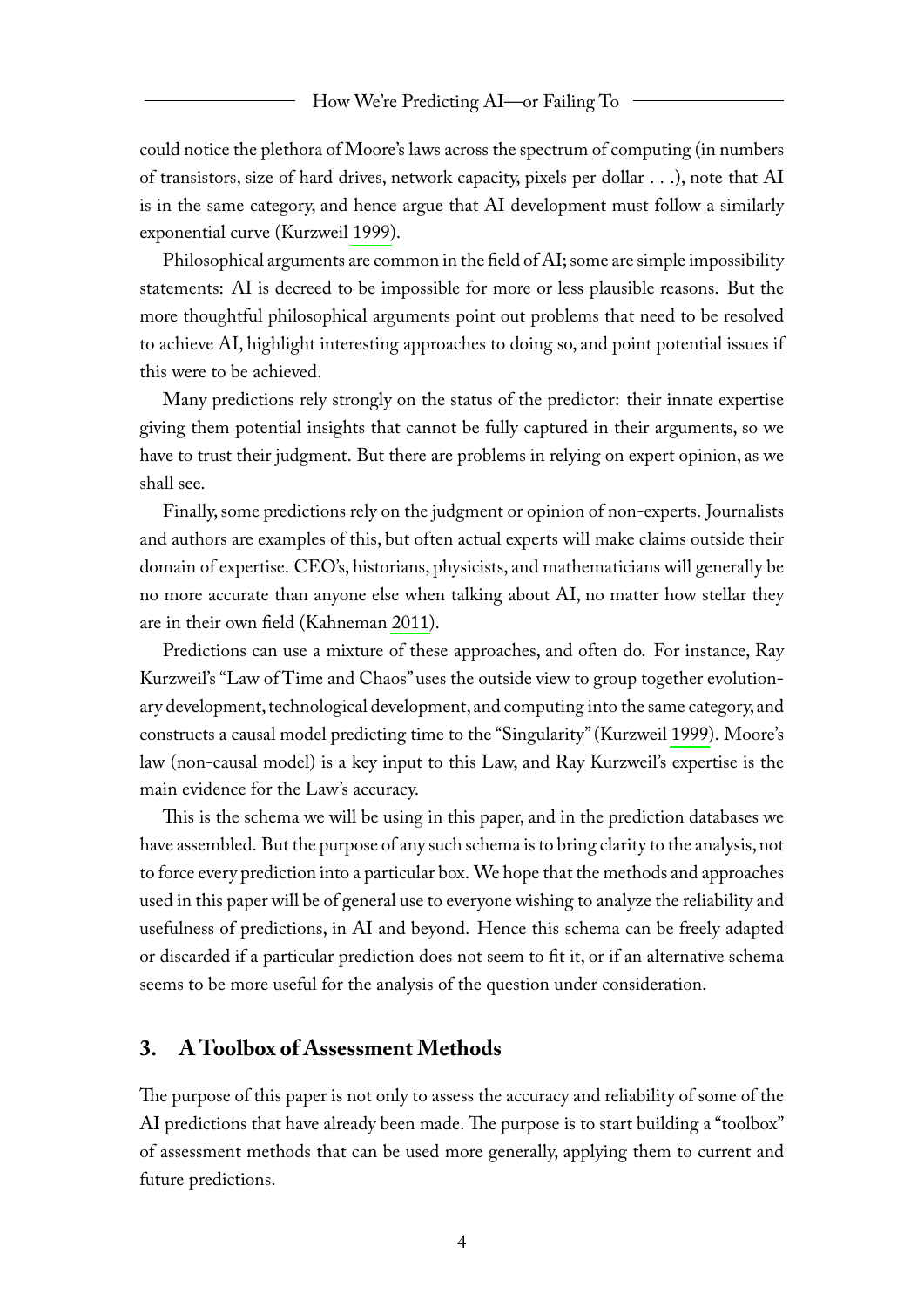#### <span id="page-5-0"></span>**3.1. Extracting Verifiable Predictions**

The focus of this paper is squarely on the behavior of AI. This is not a philosophical point; we are not making the logical positivist argument that only empirically verifiable predictions have meaning (Carnap [1928\)](#page-20-4). But it must be noted that many of the vital questions about AI—can it built, when, will it be dangerous, will it replace humans, and so on—all touch upon behavior. This narrow focus has the added advantage that empirically verifiable predictions are (in theory) susceptible to falsification, which means ultimately agreement between people of opposite opinions. Predictions like these have a very different dynamic to those that cannot be shown to be wrong, even in principle.

To that end, we will seek to reduce the prediction to an empirically verifiable format. For some predictions, this is automatic: they are already in the correct format. When Kurzweil wrote "One of my key (and consistent) predictions is that a computer will pass the Turing test by 2029," then there is no need to change anything. Conversely, some philosophical arguments concerning AI, such as some of the variants of the Chinese Room argument (Searle [1980\)](#page-21-6), are argued to contain no verifiable predictions at all: an AI that demonstrated perfect human behavior would not affect the validity of the argument.

And in between there are those predictions that are partially verifiable. Then the verifiable piece must be clearly extracted and articulated. Sometimes it is ambiguity that must be overcome: when an author predicts an AI "Omega point"in 2040 (Schmidhuber [2007\)](#page-21-7), it is necessary to read the paper with care to figure out what counts as an Omega point and (even more importantly) what doesn't.

Even purely philosophical predictions can have (or can be interpreted to have) verifiable predictions. One of the most famous papers on the existence of conscious states is Thomas Nagel's "What is it like to be a bat" (Nagel [1974\)](#page-21-8). In this paper, Nagel argues that bats must have mental states, but that we humans can never understand what it is like to have these mental states. This feels purely philosophical, but does lead to empirical predictions: that if the bat's intelligence were increased and we could develop a common language, then at some point in the conversation with it, our understanding would reach an impasse. We would try to describe what our internal mental states felt like, but would always fail to communicate the essence of our experience to the other species.

Many other philosophical papers can likewise be read as having empirical predictions; as making certain states of the world more likely or less—even if they seem to be devoid of this. The Chinese Room argument, for instance, argues that formal algorithms will lack the consciousness that humans possess (Searle [1980\)](#page-21-6). This may seem to be an entirely self-contained argument—but consider that a lot of human behavior revolves around consciousness, be it discussing it, commenting on it, defining it or in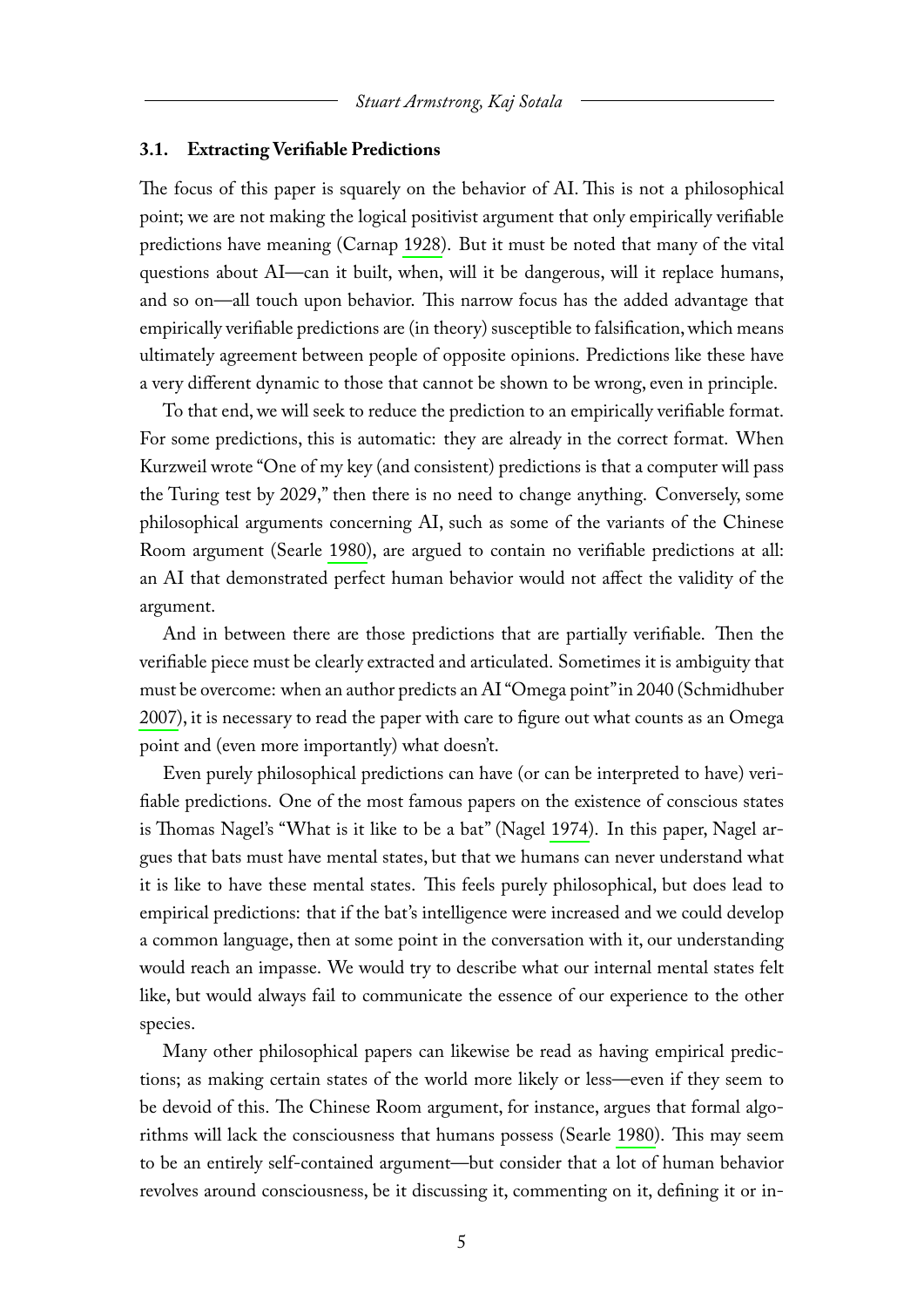tuitively noticing it in others. Hence if we believed the Chinese Room argument, and were confronted with two AI projects, one based on advanced algorithms and one based on modified human brains, we would be likely to believe that the second project is more likely to result in an intelligence that *seemed* conscious than the first. This is simply because we wouldn't believe that the first AI could ever be conscious, and that it is easier to seem conscious when one actually is. And that gives an empirical prediction.

Note that the authors of the predictions may disagree with our "extracted" conclusions. This is not necessarily a game breaker. For instance, even if there is no formal link between the Chinese Room model and the prediction above, it's still the case that the intuitive reasons for believing the model are also good reasons for believing the prediction. Our aim should always be to try to create useful verifiable predictions in any way we can. In this way, we can make use of much more of the AI literature. For instance, Lucas argues that AI is impossible because it could not recognize the truth of its own Gödel sentence (Lucas [1961\)](#page-21-9).<sup>[1](#page-6-0)</sup> This is a very strong conclusion, and we have to accept a lot of Lucas's judgments before we agree with it. Replacing the conclusion with the weaker (and verifiable) "self reference will be an issue with advanced AI, and will have to be dealt with somehow by the programmers" gives us a useful prediction which is more likely to be true.

Care must be taken when applying this method: the point is to extract a useful verifiable prediction, not to weaken or strengthen a reviled or favored argument. The very first stratagems in Shopenhauer's "The Art of Always being Right" (Schopenhauer [1831\)](#page-21-10) are to extend and over-generalize the consequences of your opponent's argument; conversely, one should reduce and narrow down one's own arguments. There is no lack of rhetorical tricks to uphold one's own position, but if one is truly after the truth, one must simply attempt to find the most reasonable empirical version of the argument; the truth-testing will come later.

This method often increases uncertainty, in that it often narrows the consequences of the prediction, and allows more possible futures to exist, consistently with that prediction. For instance, Bruce Edmonds (Edmonds [2008\)](#page-20-5), building on the "No Free Lunch" results (Wolpert and Macready [1995\)](#page-22-1), demonstrates that there is no such thing as a universal intelligence: no intelligence that performs better than average in every circumstance. Initially this seems to rule out AI entirely; but when one analyzes what this means empirically, one realizes there is far less to it. It does not forbid an algorithm from performing better than any human being in any situation any human being would ever

<span id="page-6-0"></span><sup>1.</sup> A Gödel sentence is a sentence G that can be built in any formal system containing arithmetic. G is implicitly self-referential, as it is equivalent with "there cannot exist a proof of G". By construction, there cannot be a consistent proof of G from within the system.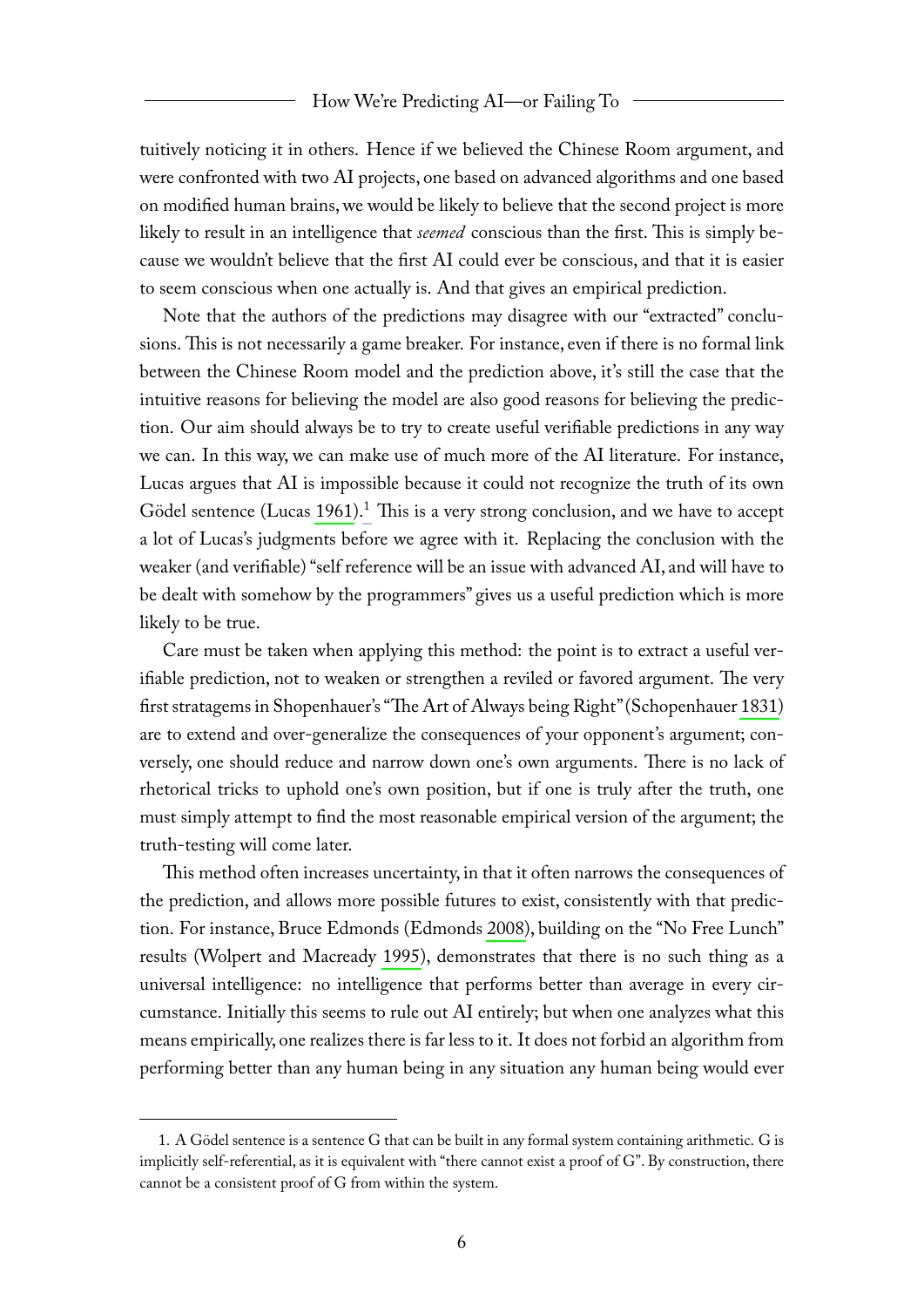encounter, for instance. So our initial intuition, which was to rule out all futures with AIs in them, is now replaced by the realization that we have barely put any constraints on the future at all.

#### **3.2. Clarifying and Revealing Assumptions**

The previous section was concerned with the predictions' conclusions. Here we will instead be looking at its assumptions, and the logical structure of the argument or model behind it. The objective is to make the prediction as rigorous as possible

Philosophers love doing this: taking apart argument, adding caveats and straightening out the hand-wavy logical leaps. In a certain sense, it can be argued that analytic philosophy is entirely about making arguments rigorous. One of the oldest methods in philosophy—the dialectic (Plato, [380BCE\)](#page-21-11)—also plays this role, with concepts getting clarified during the conversation between philosophers and various Athenians. Though this is perhaps philosophy's greatest contribution to knowledge, it is not exclusively the hunting ground of philosophers. All rational fields of endeavor do—and should!—benefit from this kind of analysis.

Of critical importance is revealing hidden assumptions that went into the predictions. These hidden assumptions—sometimes called Enthymematic gaps in the literature (Fallis [2003\)](#page-20-6)—are very important because they clarify where the true disagreements lie, and where we need to focus our investigation in order to find out the truth of prediction. Too often, competing experts will make broad-based arguments that fly past each other. This makes choosing the right argument a matter of taste, prior opinions and our admiration of the experts involved. But if the argument can be correctly deconstructed, then the source of the disagreement can be isolated, and the issue can be decided on much narrower grounds—and its much clearer whether the various experts have relevant expertise or not (see Section [3.4\)](#page-10-0). The hidden assumptions are often implicit, so it is perfectly permissible to construct assumptions that the predictors were not consciously aware of using.

For example, let's look again at the Gödel arguments mentioned in Section [3.1.](#page-5-0) The argument shows that formal systems of a certain complexity must be either incomplete (unable to see that their Gödel sentence is true) or inconsistent (proving false statements). This is contrasted with humans, who—allegedly—use meta-reasoning to know that their own Gödel statements are true. It should first be noted here that no one has written down an actual "human Gödel statement," so we cannot be sure humans would actually figure out that it is true.<sup>[2](#page-7-0)</sup> Also, humans are both inconsistent and able to deal

<span id="page-7-0"></span><sup>2.</sup> One could argue that, by definition, a human Gödel statement must be one that humans cannot recognize as being a human Gödel statement!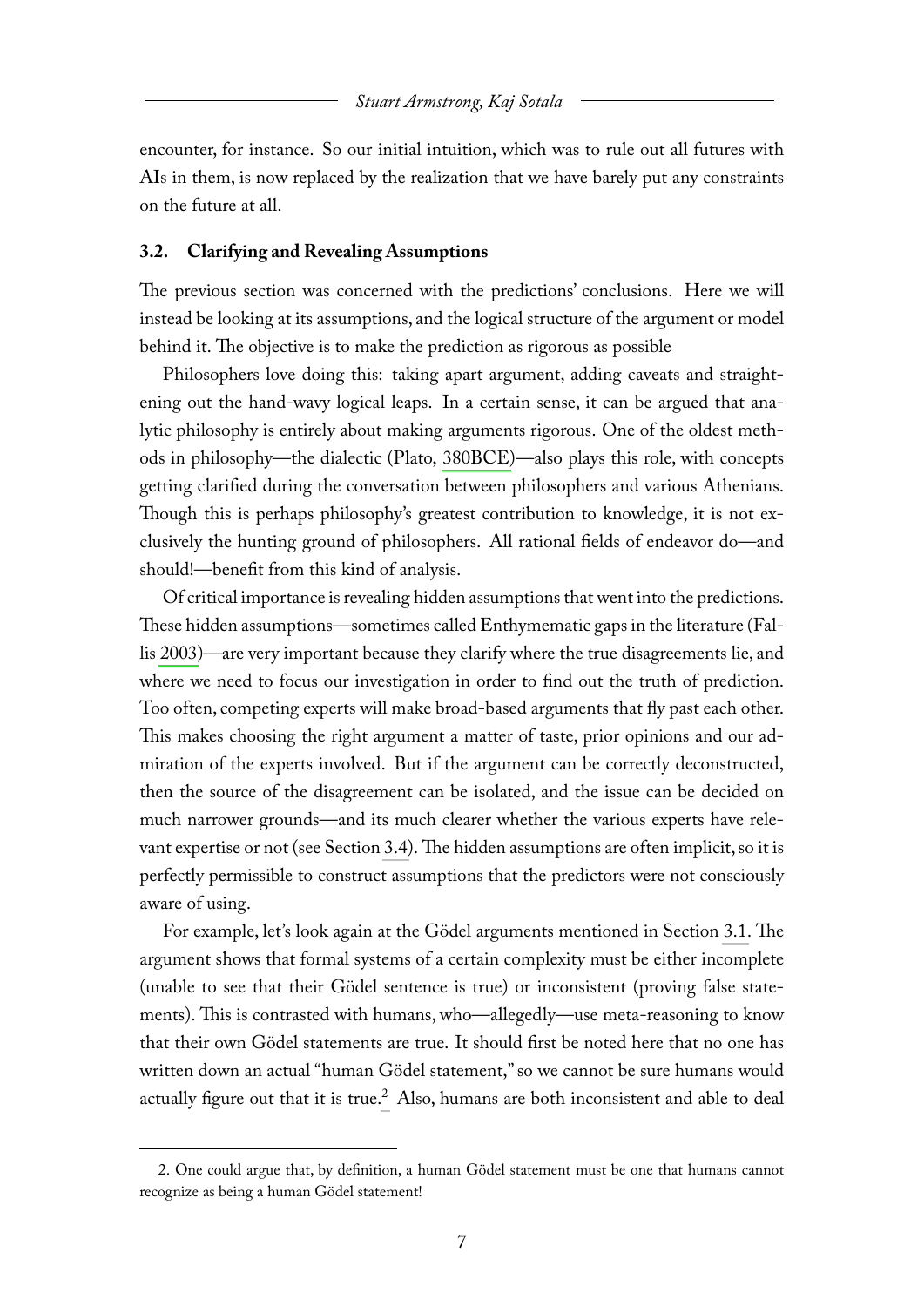with inconsistencies without a complete collapse of logic. In this, they tend to differ from AI systems, though some logic systems such as relevance logic do mimic the same behavior (Routley and Meyer [1976\)](#page-21-12). In contrast, both humans and AIs are not logically omniscient—they are not capable of proving everything provable within their logic system (the fact that there are an infinite number of things to prove being the problem here). So this analysis demonstrates the hidden assumption in Lucas's argument: that the behavior of an actual computer program running on a real machine is more akin to that of a logically omniscient formal agent, than it would be to a real human being. That assumption may be flawed or correct, but is one of the real sources of disagreement over whether Gödelian arguments rule out artificial intelligence.

Again,it needs to be emphasized that the purpose is to clarify and analyze arguments, not to score points for one side or the other. It is easy to phrase assumptions in ways that sound good or bad for either "side." It is also easy to take the exercise too far: finding more and more minor clarifications or specific hidden assumptions until the whole prediction becomes a hundred page mess of over-detailed special cases. The purpose is to clarify the argument until it reaches the point where all (or most) parties could agree that these assumptions are the real sources of disagreement. And then we can consider what empirical evidence, if available, or expert opinion has to say about these disagreements.

There is surprisingly little published on the proper way of clarifying assumptions, making this approach more an art than a science. If the prediction comes from a model, we have some standard tools available for clarifying, though see Morgan and Henrion [\(1990\)](#page-21-13). Most of these methods work by varying parameters in the model and checking that this doesn't cause a breakdown in the prediction.

#### **3.2.1. Model Testing and Counterfactual Resiliency**

Though the above works from inside the model, there are very few methods that can test the strength of a model from the outside. This is especially the case for non-causal models: what are the assumptions behind Moore's famous law (Moore [1965\)](#page-21-3), or Robin Hanson's model that we are due for another technological revolution, based on the timeline of previous revolutions (Hanson [2009\)](#page-21-14)? If we can't extract assumptions, we're reduced to saying "that feel right/wrong to me," and therefore we're getting nowhere.

The authors have come up with a putative way of testing the assumptions of such models (in the case of Moore's law, the empirical evidence in favor is strong, but there is still the question of what is powering the law and whether it will cross over to new chip technologies again and again). It involves giving the model a counterfactual resiliency check: imagining that world history had happened slightly differently, and checking whether the model would have stood up in those circumstances. Counterfactual changes are permitted to anything that the model ignores.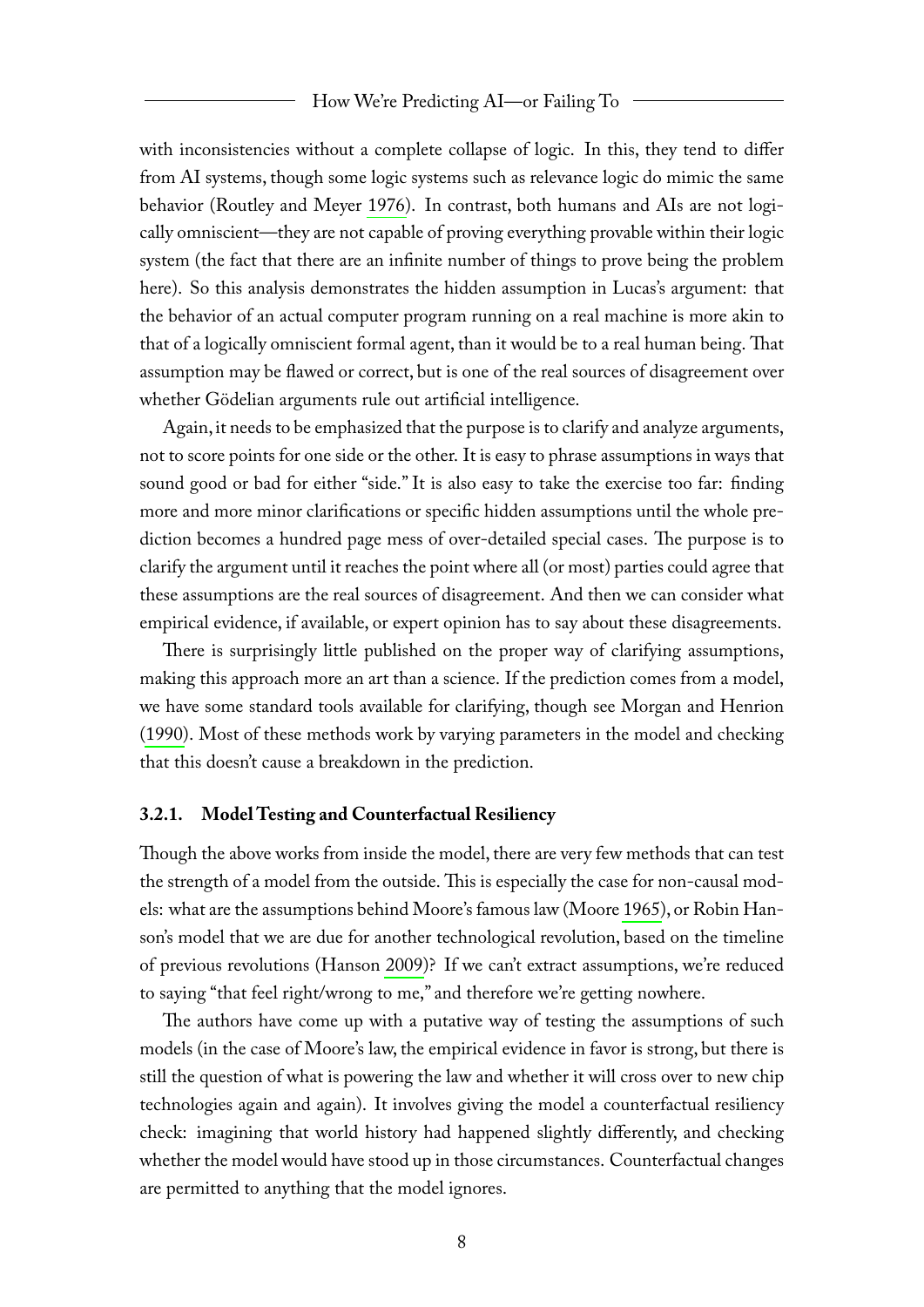The purpose of this exercise is not to rule out certain models depending on one's own preferred understanding of history (e.g. "Protestantism was essential to the industrial revolution, and was a fluke due to Martin Luther; so it's very likely that the industrial revolution would not have happened in the way or timeframe that it did, hence Hanson's model—which posits the industrial revolutions's dates as inevitable—is wrong"). Instead it is to illustrate the tension between the given model and other models of history (e.g. "The assumptions that Protestantism was both a fluke and essential to the industrial revolution are in contradiction with Hanson's model. Hence Hanson's model implies that either Protestantism was inevitable or that it was non-essential to the industrial revolution, a extra hidden assumption"). The counterfactual resiliency exercise has been carried out at length in an online post (Armstrong [2012\)](#page-20-7). The general verdict seemed to be that Hanson's model contradicted a lot of seemingly plausible assumptions about technological and social development. Moore's law, on the other hand, seemed mainly dependent on the continuing existence of a market economy and the absence of major catastrophes.

This method is new, and will certainly be refined in future. Again, the purpose of the method is not to rule out certain models, but to find the nodes of disagreement.

#### **3.2.2. More Uncertainty**

Clarifying assumptions often ends up increasing uncertainty, as does revealing hidden assumptions. The previous section focused on extracting verifiable predictions, which often increases the range of possible worlds compatible with a prediction. Here, by clarifying and caveating assumptions, and revealing hidden assumption, we reduce the number of worlds in which the prediction is valid. This means that the prediction puts fewer constraints on our expectations. In counterpart, of course, the caveated prediction is more likely to be true.

#### **3.3. Empirical Evidence**

The gold standard in separating true predictions from false ones must always be empirical evidence. The scientific method has proved to be the best way of disproving false hypotheses, and should be used whenever possible. Other methods, such as expert opinion or unjustified models, come nowhere close.

The problem with empirical evidence is that . . . it is generally non-existent in the AI prediction field. Since AI predictions are all about the existence and properties of a machine that hasn't yet been built, that no-one knows how to build or whether it actually can be built, there is little opportunity for the whole hypothesis-predictiontesting cycle. This should indicate the great difficulties in the field. Social sciences, for instance, are often seen as the weaker cousins of the hard sciences,with predictions much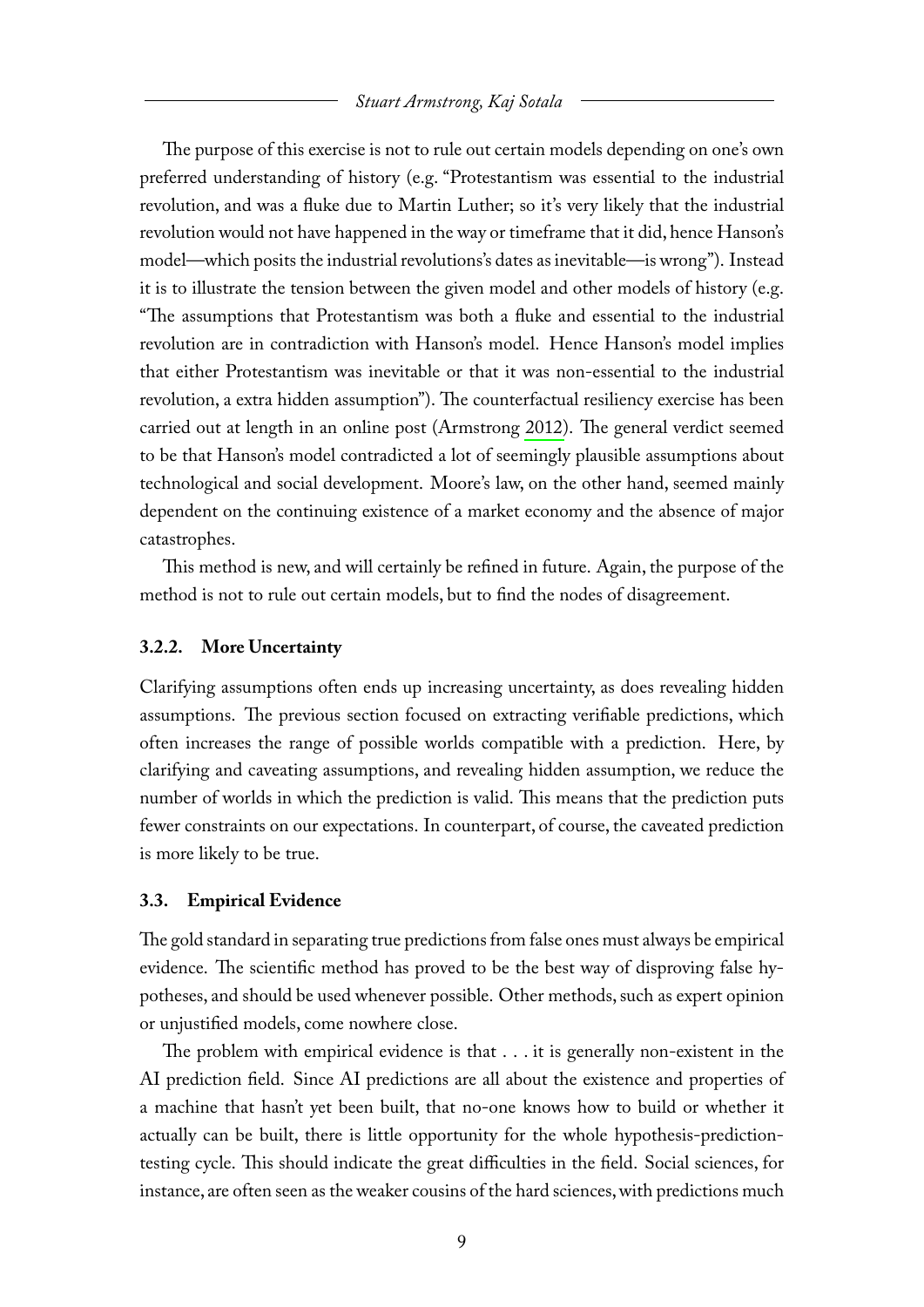more contentious and less reliable. And yet the social sciences make use of the scientific method, and have access to some types of repeatable experiments. Thus any prediction in the field of AI should be treated as less likely than any social science prediction.

That generalization is somewhat over-harsh. Some AI prediction methods hew closer to the scientific method, such as the whole brain emulations model (Sandberg and Bostrom [2008\)](#page-21-1)—it makes testable predictions along the way. Moore's law is a wildly successful prediction, and connected to some extent with AI. Many predictors (e.g. Kurzweil) make partial predictions on the road towards AI; these can and should be assessed—track records allow us to give some evidence to the proposition "this expert knows what they're talking about." And some models also allow for a degree of testing. So the field is not void of empirical evidence; it's just that there is so little of it, and to a large extent we must put our trust in expert opinion.

#### <span id="page-10-0"></span>**3.4. Expert Opinion**

Reliance on experts is nearly unavoidable in AI prediction. Timeline predictions are often explicitly based on experts' feelings; even those that consider factors about the world (such as computer speed) need an expert judgment about why that factor is considered and not others. Plans need experts to come up with them and judge their credibility. And unless every philosopher agrees on the correctness of a particular philosophical argument, we are dependent to some degree on the philosophical judgment of the author. It is the purpose of all the methods described above that we can refine and caveat a prediction, back it up with empirical evidence whenever possible, and thus clearly highlight the points where we need to rely on expert opinion. And so can focus on the last remaining points of disagreement: the premises themselves (that is of course the ideal situation: some predictions are given directly with no other basis but expert authority, meaning there is nothing to refine).

Should we expect experts to be good at this task? There have been several projects over the last few decades to establish the domains and tasks where we would expect experts to have good performance (Shanteau [1992;](#page-21-15) Kahneman and Klein [2009\)](#page-21-16). Table [1](#page-11-0) summarizes the results:

Not all of these are directly applicable to the current paper (are predictions about human level AIs predictions about things, or about behavior?). One of the most important factors is whether experts get feedback, preferably immediate feedback. We should expect the best expert performance when their guesses are immediately confirmed or disconfirmed. When feedback is unavailable or delayed, or the environment isn't one that give good feedback, then expert performance drops precipitously (Kahneman and Klein [2009;](#page-21-16) Kahneman [2011\)](#page-21-5).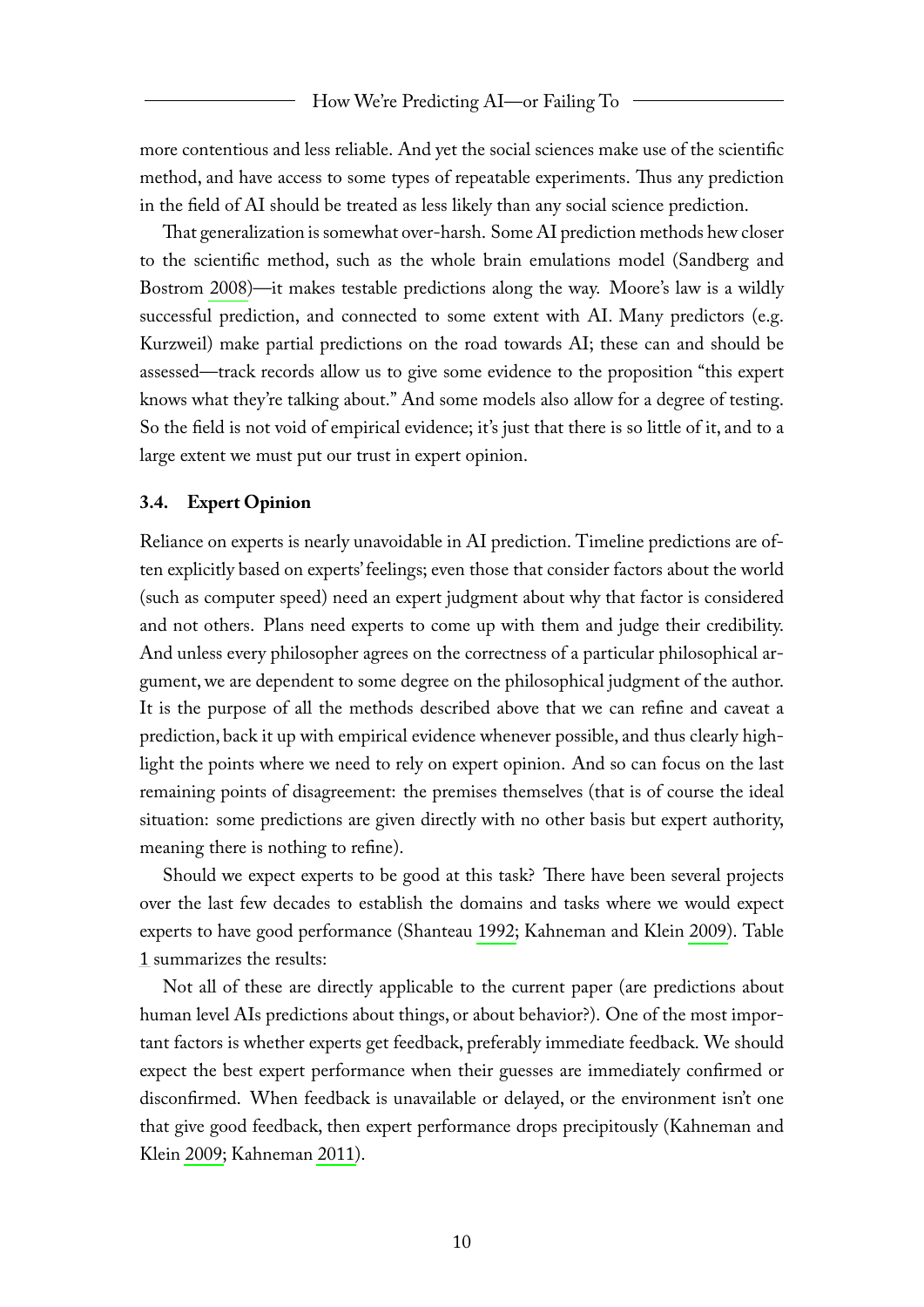<span id="page-11-0"></span>

| Good performance:            | Poor performance:            |
|------------------------------|------------------------------|
| Static stimuli               | Dynamic (changeable) stimuli |
| Decisions about things       | Decisions about behavior     |
| Experts agree on stimuli     | Experts disagree on stimuli  |
| More predictable problems    | Less predictable problems    |
| Some errors expected         | Few errors expected          |
| Repetitive tasks             | Unique tasks                 |
| Feedback available           | Feedback unavailable         |
| Objective analysis available | Subjective analysis only     |
| Problem decomposable         | Problem not decomposable     |
| Decision aids common         | Decision aids rare           |

Table 1: Table of task properties conducive to good and poor expert performance.

Table [1](#page-11-0) applies to both domain and task. Any domain of expertise strongly in the right column will be one where we expect poor expert performance. But if the individual expert tries to move their own predictions into the left column (maybe by decomposing the problem as far as it will go, training themselves on related tasks where feedback is available . . .) they will be expected to perform better. In general, we should encourage this type of approach.

When experts fail, there are often simple algorithmic models that demonstrate better performance (Grove et al. [2000\)](#page-20-8). In these cases, the experts often just spell out their criteria, design the model in consequence, and let the model give its predictions: this results in better predictions than simply asking the expert in the first place. Hence we should also be on the lookout for experts who present their findings in the form of a model.

As everyone knows, experts sometimes disagree. This fact strikes at the very heart of their supposed expertise. We listen to them because they have the skills and experience to develop correct insights. If other experts have gone through the same process and come to an opposite conclusion, then we have to conclude that their insights do not derive from their skills and experience, and hence should be discounted. Now if one expert opinion is a fringe position held by only a few experts, we may be justified in dismissing it simply as an error. But if there are different positions held by large numbers of disagreeing experts, how are we to decide between them? We need some sort of objective criteria: we are not experts in choosing between experts, so we have no special skills in deciding the truths on these sorts of controversial positions.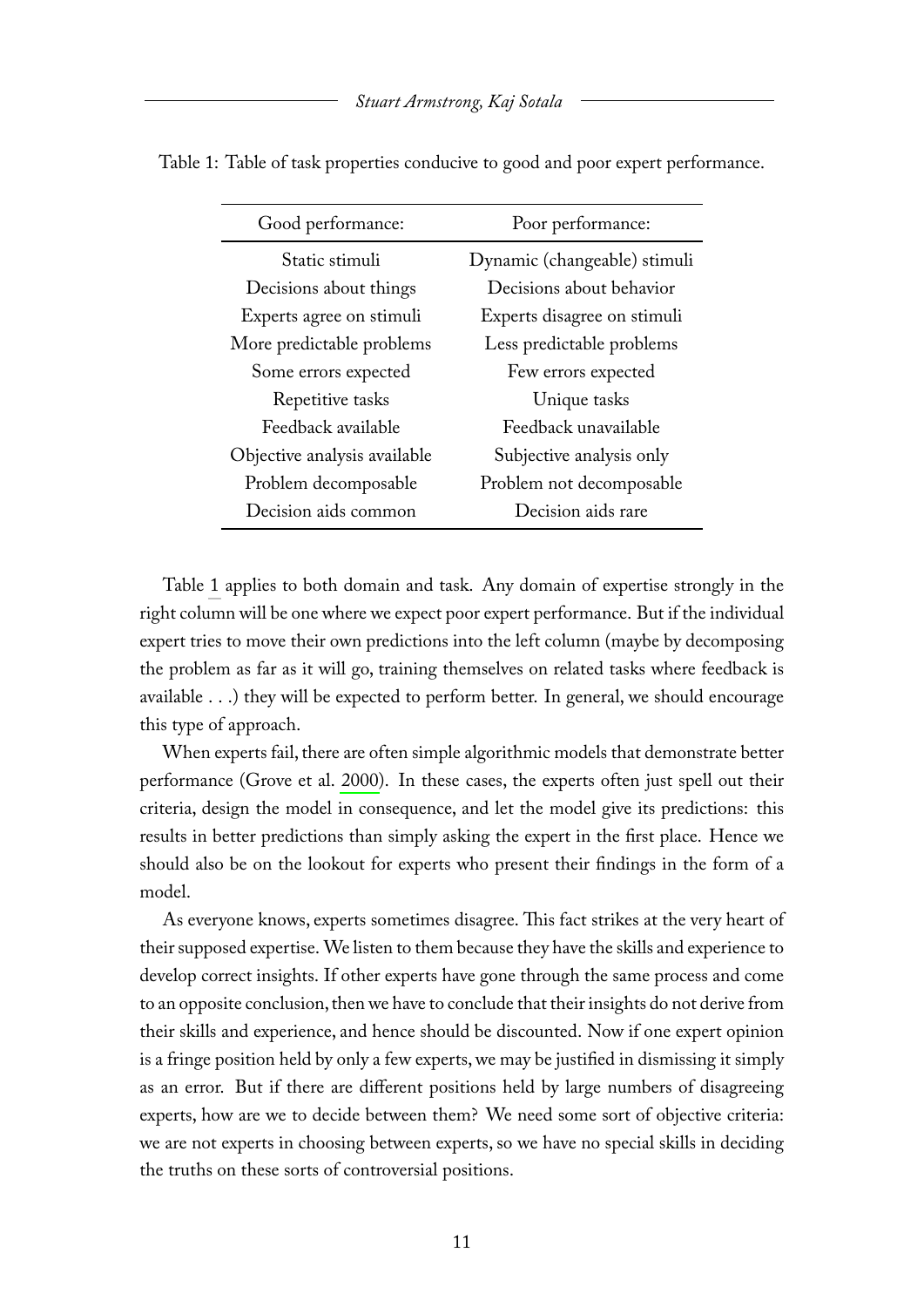What kind of objective criteria could there be? A good track record can be an indicator, as is a willingness to make verifiable, non-ambiguous predictions. A better connection with empirical knowledge and less theoretical rigidity are also positive indications (Tetlock [2005\)](#page-21-17), and any expert that approached their task with methods that were more on the left of the table than on the right should be expected to be more correct. But these are second order phenomena—we're looking at our subjective interpretation of expert's subjective opinion—so in most cases, when there are strong disagreement between experts, we simply can't tell which position is true.

#### <span id="page-12-0"></span>**3.4.1. Grind Versus Insight**

Some AI prediction claim that AI will result from grind: i.e. lots of hard work and money. Other claim that AI will need special insights: new unexpected ideas that will blow the field wide open (Deutsch [2012\)](#page-20-3).

In general, we are quite good at predicting grind. Project managers and various leaders are often quite good at estimating the length of projects (as long as they're not directly involved in the project (Buehler, Griffin, and Ross [1994\)](#page-20-9)). Even for relatively creative work, people have sufficient feedback to hazard reasonable guesses. Publication dates for video games, for instance, though often over-optimistic, are generally not ridiculously erroneous—even though video games involve a lot of creative design, play-testing, art, programing the game "AI," etc. Moore's law could be taken as an ultimate example of grind: we expect the global efforts of many engineers across many fields to average out to a rather predictable exponential growth.

Predicting insight, on the other hand, seems a much more daunting task. Take the Riemann hypothesis, a well-established mathematical hypothesis from 1885, (Riemann [1859\)](#page-21-18). How would one go about estimating how long it would take to solve? How about the  $P = NP$  hypothesis in computing? Mathematicians seldom try and predict when major problems will be solved, because they recognize that insight is very hard to predict. And even if predictions could be attempted (the age of the Riemann's hypothesis hints that it probably isn't right on the cusp of being solved), they would need much larger error bars than grind predictions. If AI requires insights, we are also handicapped by the fact of not knowing what these insights are (unlike the Riemann hypothesis, where the hypothesis is clearly stated, and only the proof is missing). This could be mitigated somewhat if we assumed there were several different insights, each of which could separately lead to AI. But we would need good grounds to assume that.

Does this mean that in general predictions that are modeling grind should be accepted more than predictions that are modeling insight? Not at all. Predictions that are modeling grind should only be accepted if they can make a good case that producing an AI is a matter grind only. The predictions around whole brain emulations (Sandberg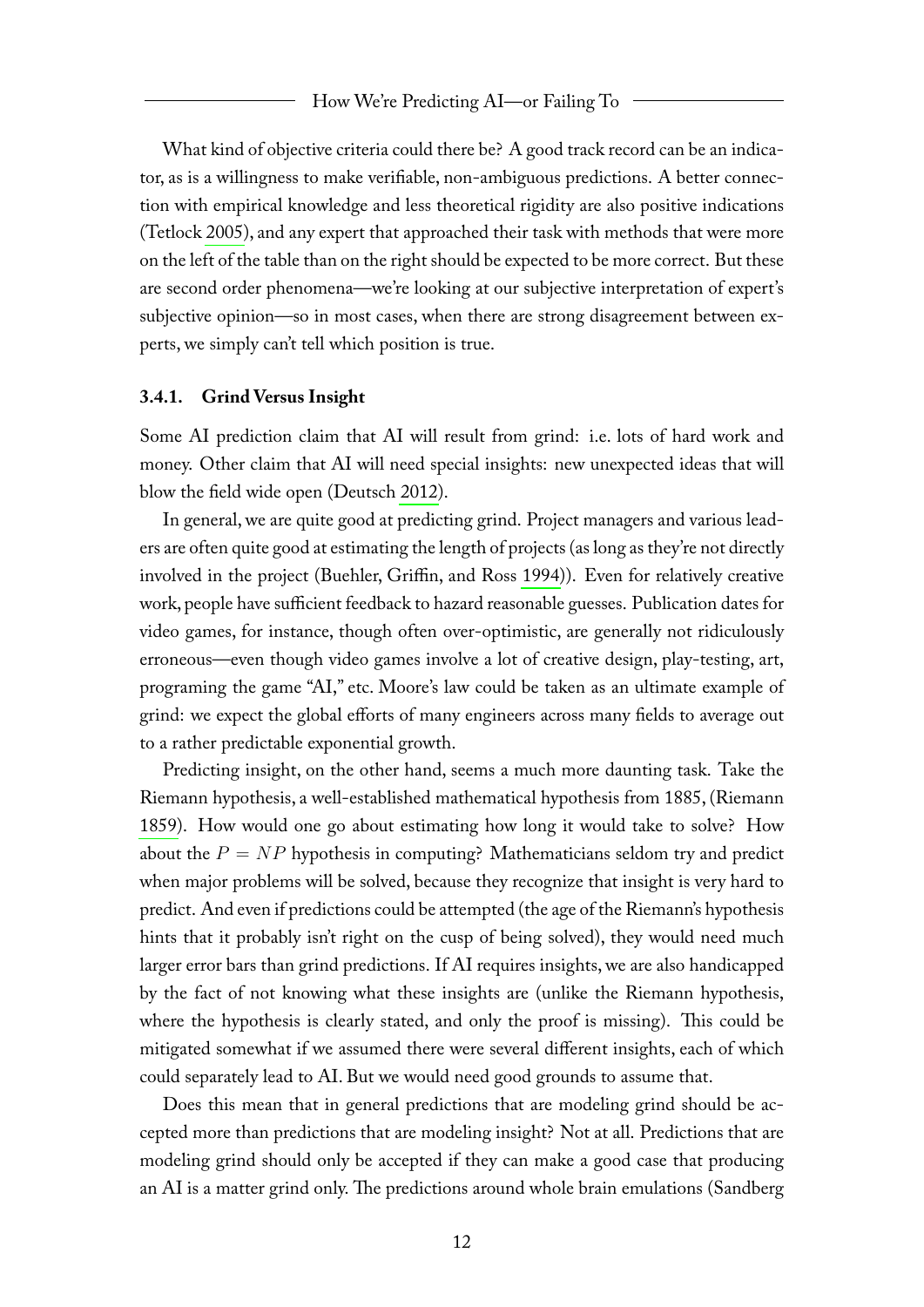and Bostrom [2008\)](#page-21-1), are one of the few that make this case convincingly; this will be analyzed in a subsequent paper.

#### **3.4.2. Non-expert Opinion**

It should be borne in mind that all the caveats and problems with expert opinion apply just as well to non-experts. With one crucial difference: we have no reason to trust the non-expert's opinion in the first place. That is not to say that non-experts cannot come up with good models, convincing timelines, or interesting plans and scenarios. It just means that our assessment of the quality of the prediction depends only on what we are given; we cannot extend a non-expert any leeway to cover up a weak premise or a faulty logical step. To ensure this, we should try and assess non-expert predictions blind, without knowing who the author is. If we can't blind them, we can try and get a similar effect by asking ourselves hypothetical questions such as: "Would I find this prediction more or less convincing if the author was the Archbishop of Canterbury? What if it was Warren Buffet? Or the Unabomber?" We should aim to reach the point where hypothetical changes in authorship do not affect our estimation of the prediction.

# **4. Timeline Predictions**

The practical focus of this paper is on AI timeline predictions: predictions giving dates for AIs with human-comparable cognitive abilities. Researchers from the Singularity Institute have assembled a database of 257 AI predictions since 1950, of which 95 include AI timelines.

#### **4.1. Subjective Assessment**

A brief glance at Table [1](#page-11-0) allows us to expect that AI timeline predictions will generally be of very poor quality. The only factor that is unambiguously positive for AI predictions is that prediction errors are expected and allowed: apart from that, the task seems singularly difficult, especially on the key issue of feedback. An artificial intelligence is a hypothetical machine, which has never existed on this planet before and about whose properties we have but the haziest impression. Most AI experts will receive no feedback whatsoever about their predictions, meaning they have to construct them entirely based on their untested impressions.

There is nothing stopping experts from decomposing the problem, or constructing models which they then calibrate with available data, or putting up interim predictions to test their assessment. And some do use these better approaches (see for instance (Kurzweil [1999;](#page-21-4) Hanson [1994;](#page-20-2) Waltz [1988\)](#page-22-2)). But a surprisingly large number don't!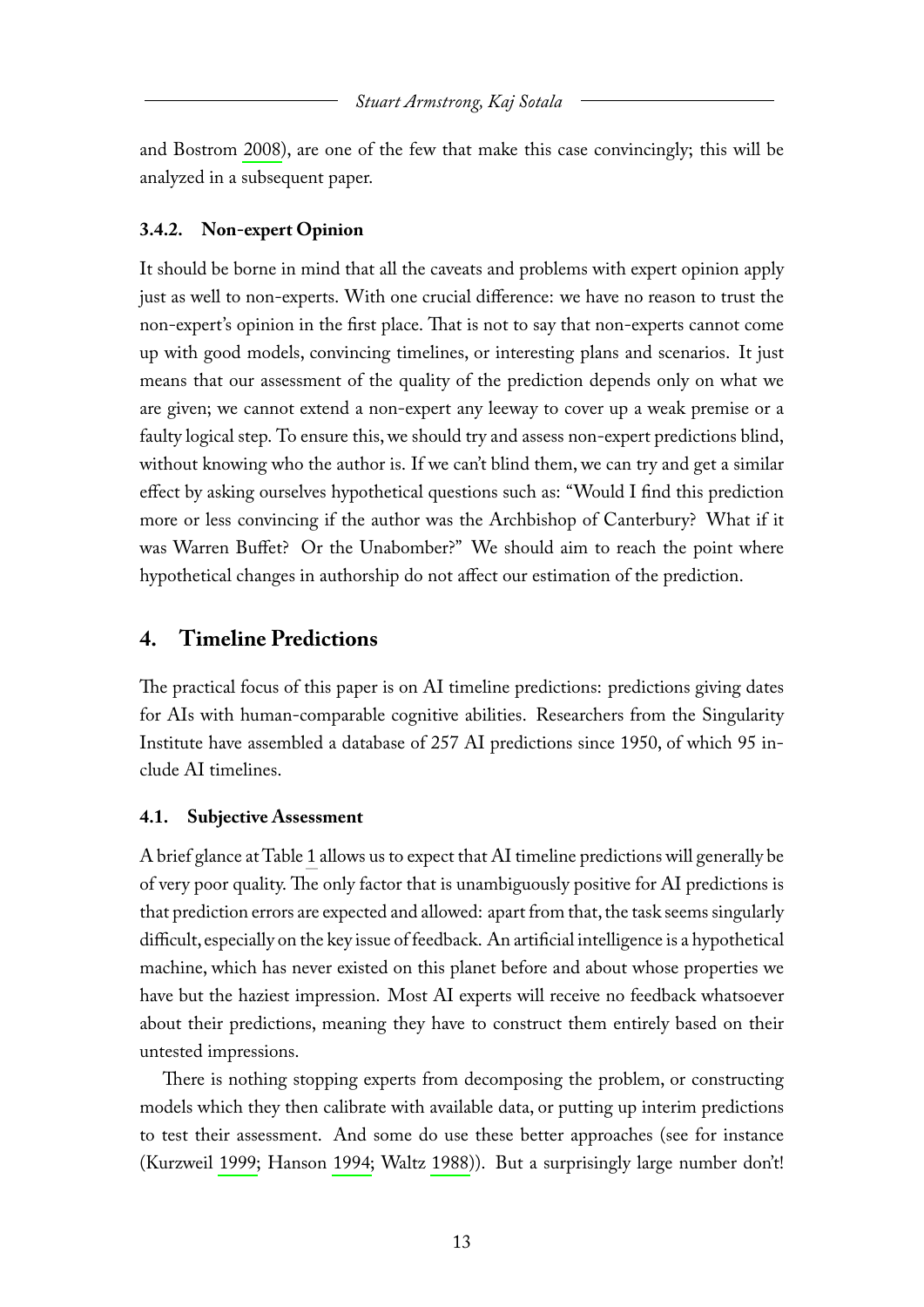Some predictions are unabashedly based simply on the feelings of the predictor (Good [1962;](#page-20-10) Armstrong [2007\)](#page-20-11).

Yet another category are of the "Moore's law hence AI" type. They postulate that AI will happen when computers reach some key level, often comparing with some key property of the brain (number of operations per second (Bostrom [1998\)](#page-20-12), or neu-rones/synapses<sup>[3](#page-14-0)</sup>). In the division established in Section [3.4.1,](#page-12-0) this is pure "grind" argument: AI will happen after a certain amount of work is performed. But, as we saw, these kinds of arguments are only valid if the predictor has shown that reaching AI does not require new insights! And that step is often absent from the argument.

#### **4.2. Timeline Prediction Data**

The above were subjective impressions, formed while looking over the whole database. To enable more rigorous analysis, the various timeline predictions were reduced to a single number for purposes of comparison: this would be the date upon which the predictor expected "human level AI" to be developed.

Unfortunately not all the predictions were in the same format. Some gave ranges, some gave median estimates, some talked about superintelligent AI,others about slightly below-human AI. In order to make the numbers comparable, one of the authors (Stuart Armstrong) went through the list and reduced the various estimates to a single number. He followed the following procedure to extract a "Median human-level AI estimate":

When a range was given, he took the mid-point of that range (rounded down). If a year was given with a 50% likelihood estimate, he took that year. If it was the collection of a variety of expert opinions, he took the prediction of the median expert. If the predictor foresaw some sort of AI by a given date (partial AI or superintelligent AI), and gave no other estimate, he took that date as their estimate rather than trying to correct it in one direction or the other (there were roughly the same number of subhuman AIs as suphuman AIs in the list, and not that many of either). He read extracts of the papers to make judgement calls when interpreting problematic statements like "within thirty years" or "during this century" (is that a range or an end-date?). Every date selected was either an actual date given by the predictor, or the midpoint of a range.<sup>[4](#page-14-1)</sup>

It was also useful to distinguish between popular estimates, performed by journalists, writers or amateurs, from those predictions done by those with expertise in relevant fields (AI research, computer software development, etc.). Thus each prediction was

<span id="page-14-0"></span><sup>3.</sup> See for instance Dani Eder's 1994 Newgroup posting [http://www.aleph.se/Trans/Global/](http://www.aleph.se/Trans/Global/Singularity/singul.txt) [Singularity/singul.txt](http://www.aleph.se/Trans/Global/Singularity/singul.txt)

<span id="page-14-1"></span><sup>4.</sup> The data can be found at [http://www.neweuropeancentury.org/SIAI-FHI\\_AI\\_](http://www.neweuropeancentury.org/SIAI-FHI_AI_predictions.xls) [predictions.xls](http://www.neweuropeancentury.org/SIAI-FHI_AI_predictions.xls); readers are encouraged to come up with their own median estimates.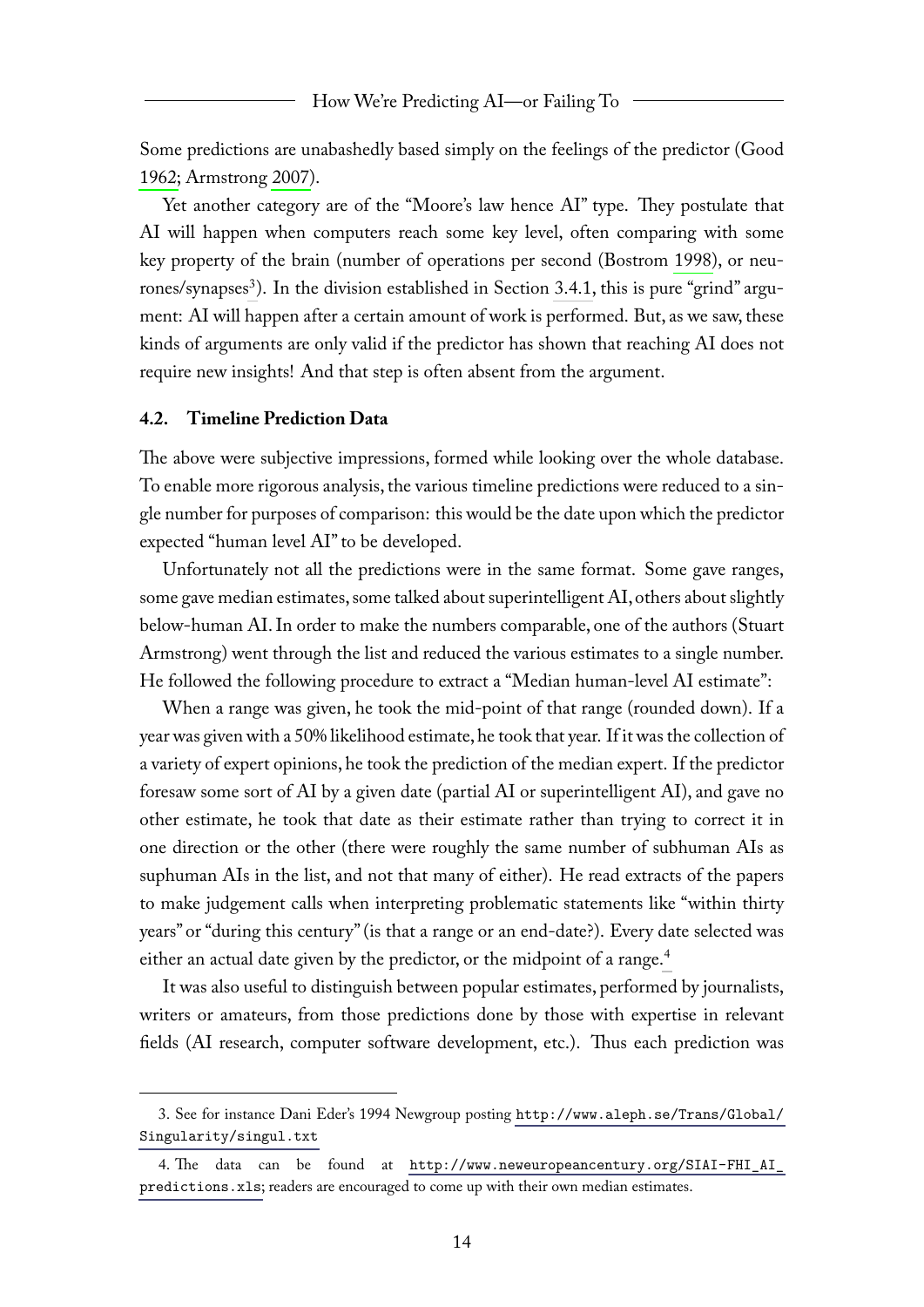noted as "expert"or "non-expert"; the expectation being that experts would demonstrate improved performance over non-experts.

Figure [1](#page-15-0) graphs the results of this exercise (the range has been reduced; there were seven predictions setting dates beyond the year 2100, three of them expert.)



<span id="page-15-0"></span>Figure 1: Median estimate for human-level AI, graphed against date of prediction.

As can be seen, expert predictions span the whole range of possibilities and seem to have little correlation with each other. The range is so wide—fifty year gaps between predictions are common—that it provides strong evidence that experts are not providing good predictions. There does not seem to be any visible difference between expert and non-expert performance either, suggesting that the same types of reasoning may be used in both situations, thus negating the point of expertise.

Two explanations have been generally advanced to explain poor expert performance in these matters. The first, the so-called Maes-Garreau law<sup>[5](#page-15-1)</sup> posits that AI experts predict AI happening towards the end of their own lifetime. This would make AI into a technology that would save them from their own deaths, akin to a "Rapture of the Nerds."

The second explanation is that AI is perpetually fifteen to twenty-five years into the future. In this way (so the explanation goes), the predictor can gain credit for working on something that will be of relevance, but without any possibility that their prediction could be shown to be false within their current career.

<span id="page-15-1"></span><sup>5.</sup> Kevin Kelly, editor of Wired magazine, created the law in 2007 after being influenced by Pattie Maes at MIT and Joel Garreau (author of Radical Evolution).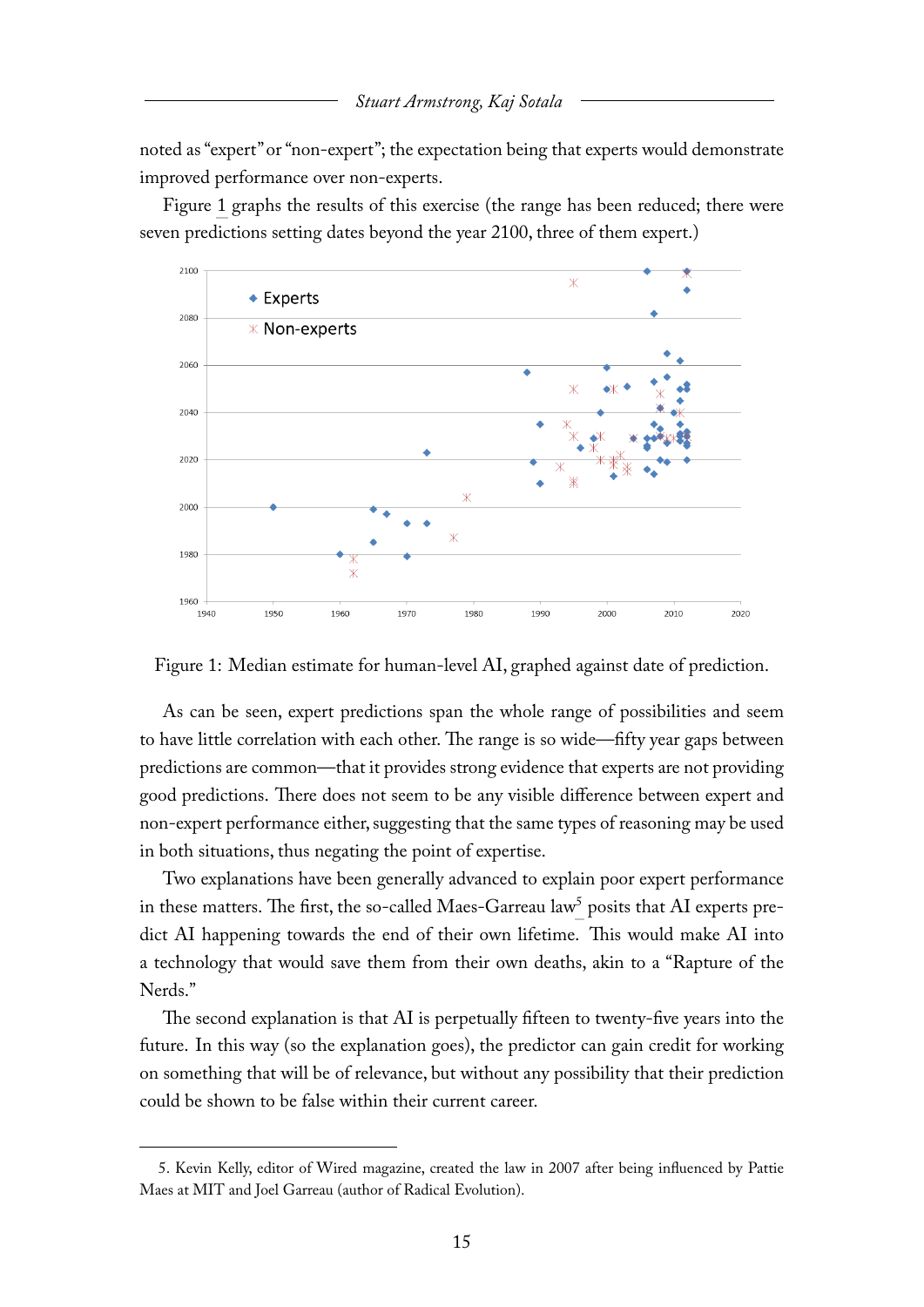We'll now look at the evidence for these two explanations.

#### **4.2.1. Nerds Don't Get Raptured**

Fifty-five predictions were retained, in which it was possible to estimate the predictor's expected lifespan. Then the difference between their median prediction and this lifespan was computed (a positive difference meaning they would expect to die before AI, a negative difference meaning they didn't). A zero difference would be a perfect example of the Maes-Garreau law: the predictor expects AI to be developed at the exact end of their life. This number was then plotted again the predictor's age in Figure [2](#page-16-0) (the plot was restricted to those predictions within thirty years of the predictor's expected lifetime).



<span id="page-16-0"></span>Figure 2: Difference between the predicted time to AI and the predictor's life expectancy, graphed against the predictor's age.

From this, it can be seen that the Maes-Garreau law is not borne out by the evidence: only twelve predictions (22% of the total) were within five years in either direction of the zero point.

#### **4.2.2. Twenty Years to AI**

The "time to AI"was computed for each expert prediction. This was graphed in Figure [3.](#page-17-0) This demonstrates a definite increase in the 16–25 year predictions: 21 of the 62 expert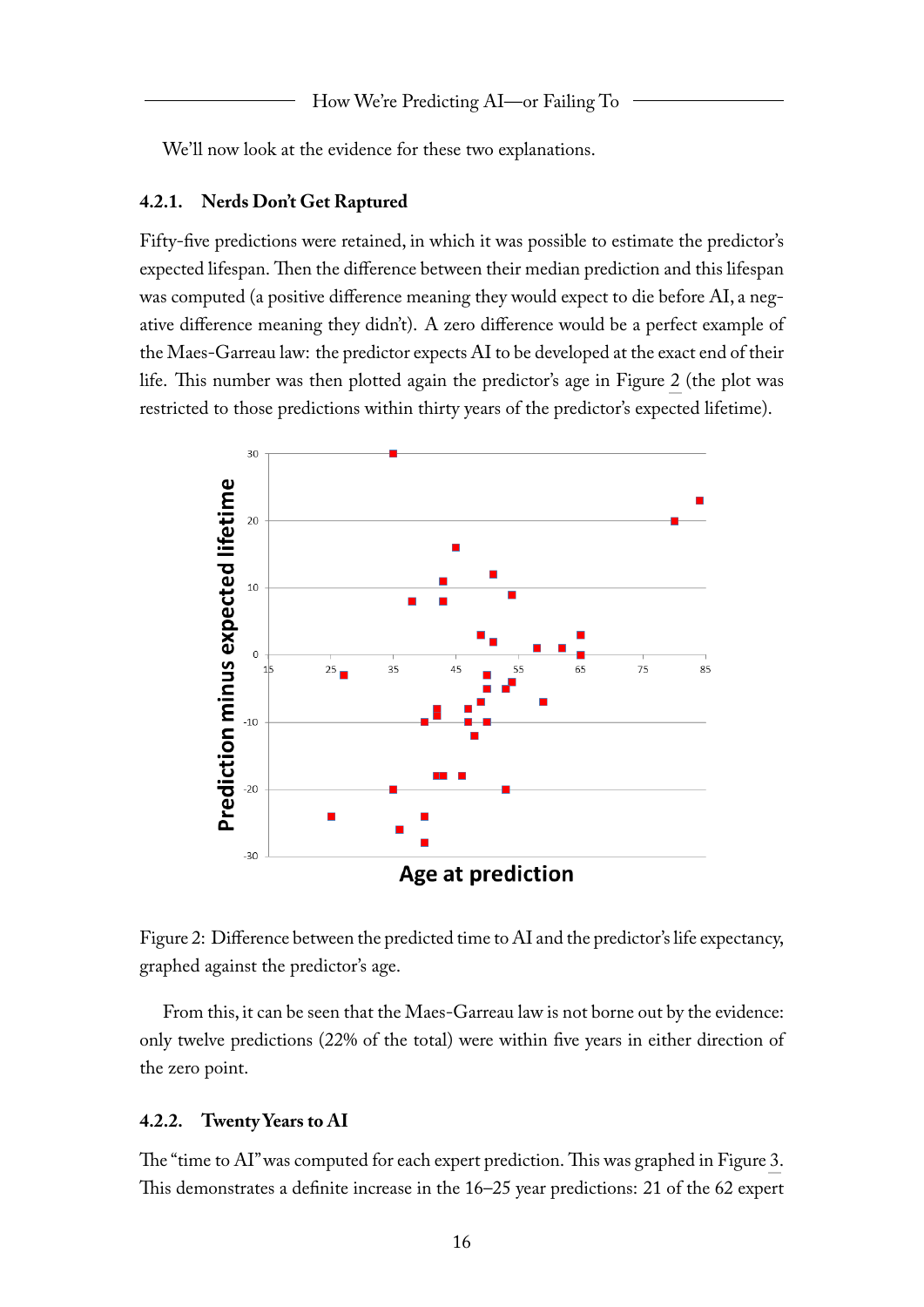predictions were in that range (34%). This can be considered weak evidence that experts do indeed prefer to predict AI happening in that range from their own time.



<span id="page-17-0"></span>Figure 3: Time between the arrival of AI and the date the prediction was made, for expert predictors.

But the picture gets more damning when we do the same plot for the non-experts, as in Figure [4.](#page-18-0) Here, 13 of the 33 predictions are in the 16-25 year range. But more disturbingly, the time to AI graph is almost identical for experts and non-experts! Though this does not preclude the possibility of experts being more accurate, it does hint strongly that experts and non-experts may be using similar psychological procedures when creating their estimates.

The next step is to look at failed predictions. There are 15 of those, most dating to before the "AI winter" in the eighties and nineties. These have been graphed in Figure [5—](#page-18-1)and there is an uncanny similarity with the other two graphs! So expert predictions are not only indistinguishable from non-expert predictions, they are also indistinguishable from past failed predictions. Hence it is not unlikely that recent predictions are suffering from the same biases and errors as their predecessors

## **5. Conclusion**

This paper, the first in a series analyzing AI predictions, focused on the reliability of AI timeline predictions (predicting the dates upon which "human-level" AI would be de-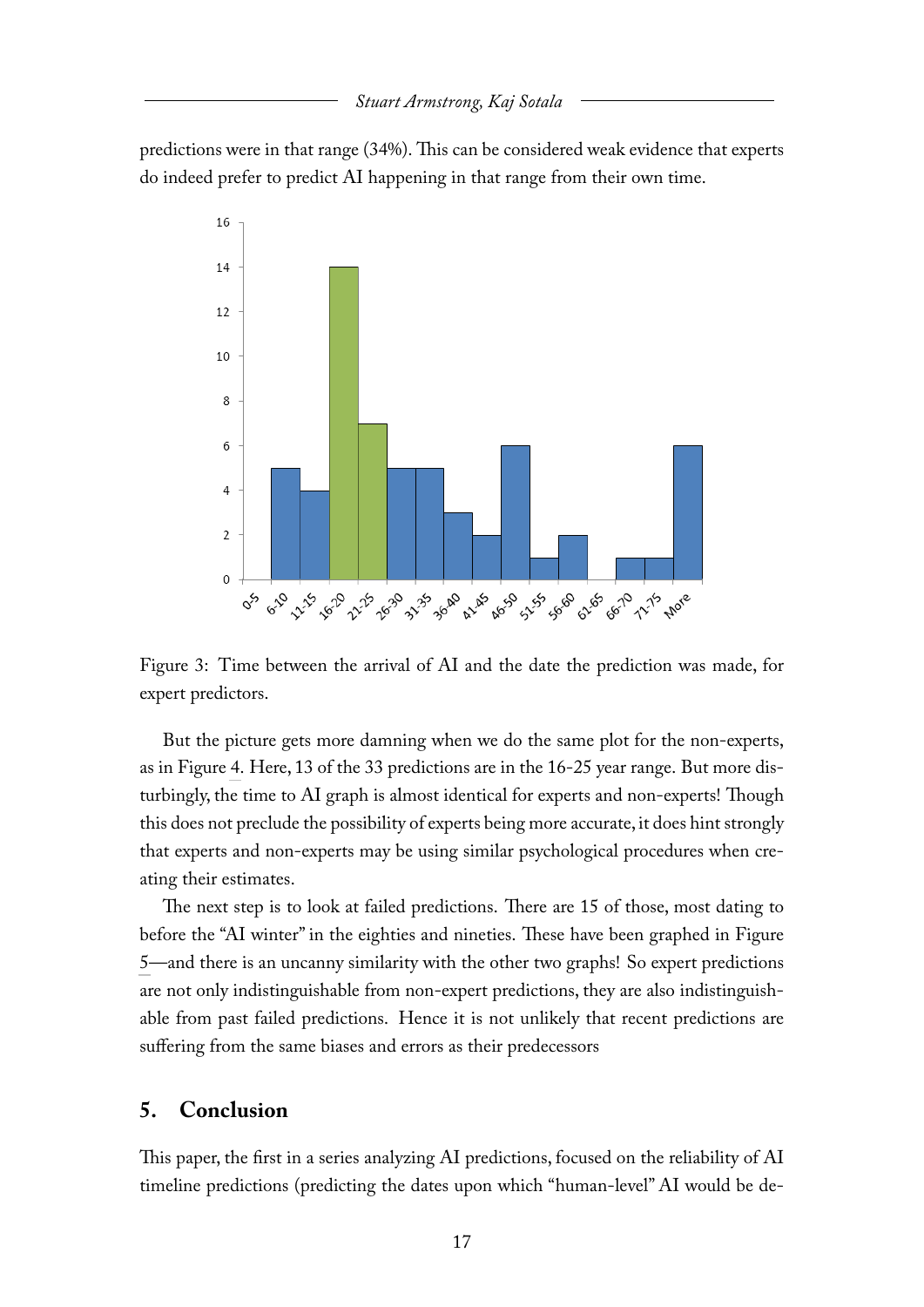

Figure 4: Time between the arrival of AI and the date the prediction was made, for non-expert predictors.

<span id="page-18-0"></span>

<span id="page-18-1"></span>Figure 5: Time between the arrival of AI and the date the prediction was made, for failed predictions.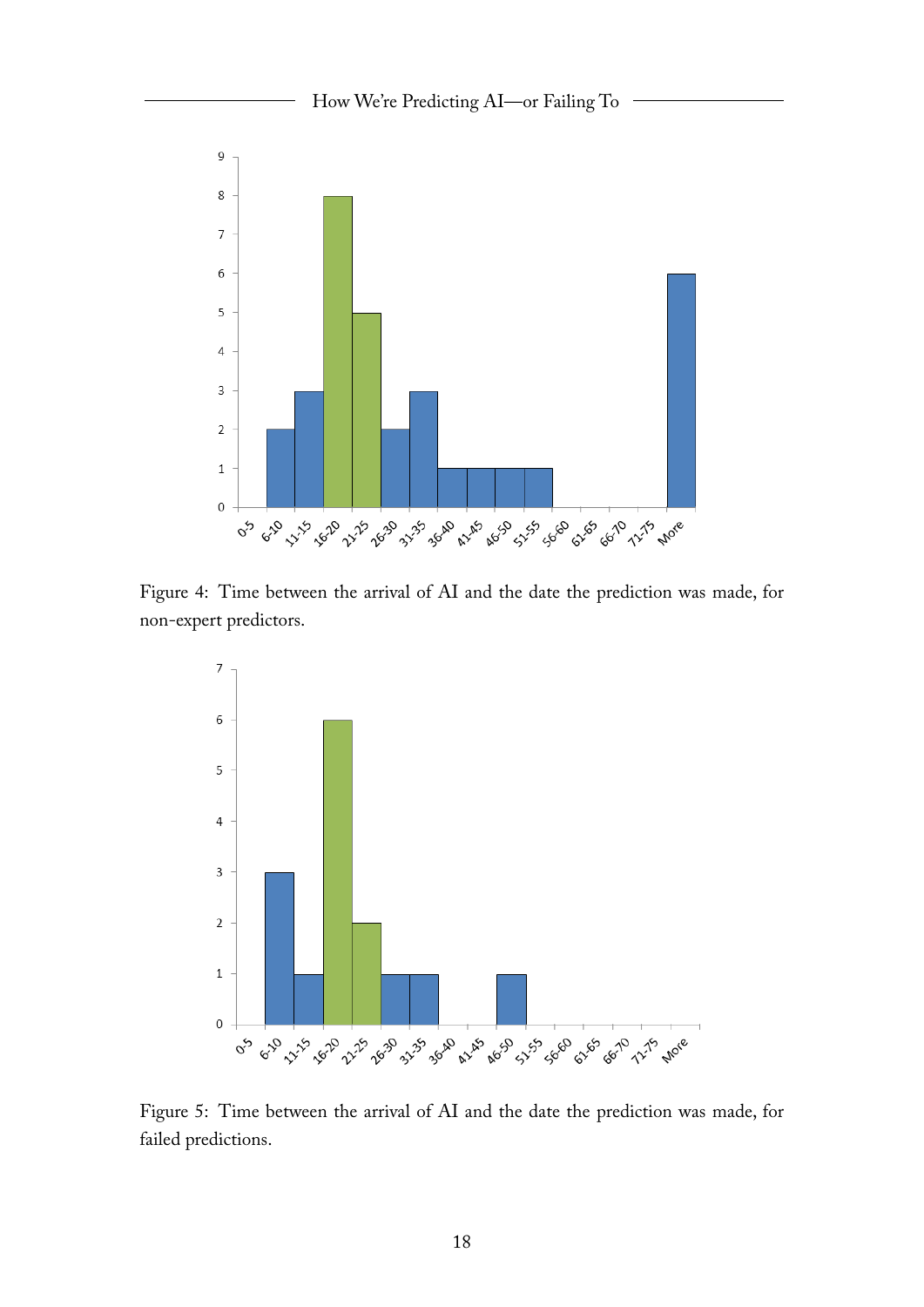veloped). These predictions are almost wholly grounded on expert judgment. The biases literature classified the types of tasks on which experts would have good performance, and AI timeline predictions have all the hallmarks of tasks on which they would perform badly.

This was borne out by the analysis of 95 timeline predictions in the database assembled by the Singularity Institute. There were strong indications therein that experts performed badly. Not only were expert predictions spread across a wide range and in strong disagreement with each other, but there was evidence that experts were systematically preferring a "15 to 25 years into the future" prediction. In this, they were indistinguishable from non-experts, and from past predictions that are known to have failed. There is thus no indication that experts brought any added value when it comes to estimating AI timelines. On the other hand, another theory—that experts were systematically predicting AI arrival just before the end of their own lifetime—was seen to be false in the data we have.

There is thus strong grounds for dramatically increasing the uncertainty in any AI timeline prediction.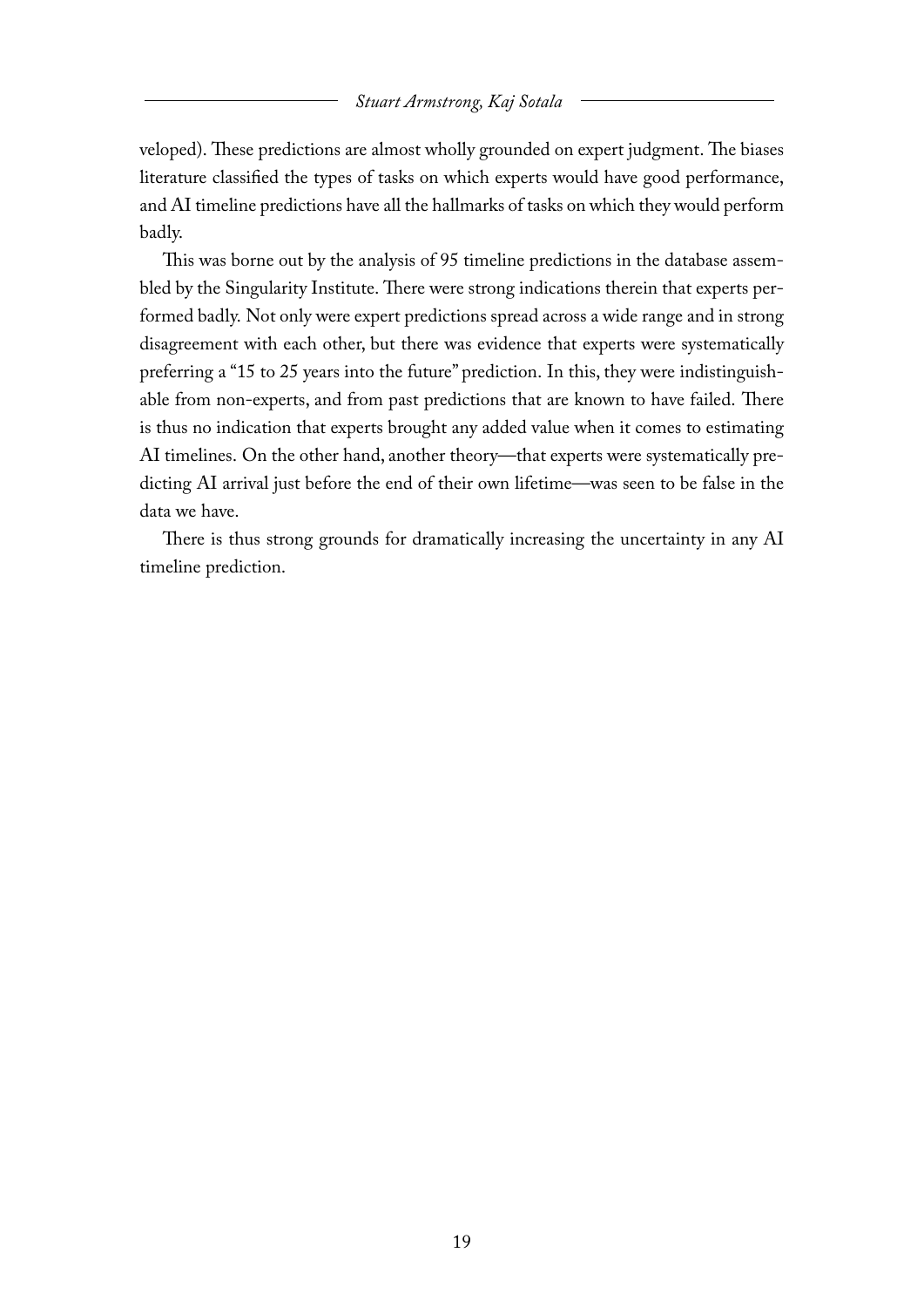## **Acknowledgments**

The authors wish to acknowledge the help and support of the Singularity Institute, the Future of Humanity Institute and the James Martin School, as well as the individual advice of Nick Bostrom, Luke Muelhauser, Vincent Mueller, Anders Sandberg, Lisa Makros, Sean O'Heigeartaigh, Daniel Dewey, Eric Drexler and the online community of Less Wrong.

# **References**

- <span id="page-20-11"></span>Armstrong, Stuart. 2007. "Chaining God: A Qualitative Approach to AI, Trust and Moral Systems." Unpublished manuscript, October 20. Accessed December 31, 2012. [http://www.neweuropeanc](http://www.neweuropeancentury.org/GodAI.pdf) [entury.org/GodAI.pdf](http://www.neweuropeancentury.org/GodAI.pdf).
	- . 2012. "Counterfactual Resiliency Test for Non-Causal Models." *Less Wrong* (blog), August 30. [http://lesswrong.com/lw/ea8/counterfactual\\_resiliency\\_test\\_for\\_noncausal/](http://lesswrong.com/lw/ea8/counterfactual_resiliency_test_for_noncausal/).
- <span id="page-20-12"></span><span id="page-20-7"></span>Bostrom, Nick. 1998. "How Long Before Superintelligence?" *International Journal of Futures Studies* 2.
- <span id="page-20-9"></span>Buehler, Roger, Dale Griffin, and Michael Ross. 1994. "Exploring the 'Planning Fallacy': Why People Underestimate Their Task Completion Times." *Journal of Personality and Social Psychology* 67 (3): 366–381.
- <span id="page-20-4"></span>Carnap, Rudolf. 1928. *Der Logische Aufbau der Welt* [The logical structure of the world]. Berlin-Schlachtensee: Weltkreis.
- <span id="page-20-0"></span>Darrach, Brad. 1970. "Meet Shakey, the First Electronic Person." *Life,* November 20, 58–68.
- <span id="page-20-3"></span>Deutsch, David. 2012. "The Very Laws of Physics Imply That Artificial Intelligence Must Be Possible. What's Holding Us Up?" *Aeon,* October 3. Accessed December 6, 2012. [http://www.aeonmagaz](http://www.aeonmagazine.com/being-human/david-deutsch-artificial-intelligence/) [ine.com/being-human/david-deutsch-artificial-intelligence/](http://www.aeonmagazine.com/being-human/david-deutsch-artificial-intelligence/).
- <span id="page-20-5"></span>Edmonds, Bruce. 2008. "The Social Embedding of Intelligence: Towards Producing a Machine That Could Pass the Turing Test." In *Parsing the Turing Test: Philosophical and Methodological Issues in the Quest for the Thinking Computer,* edited by Robert Epstein, Gary Roberts, and Grace Beber, 211– 235. New York: Springer.
- <span id="page-20-6"></span>Fallis, Don. 2003. "Intentional Gaps In Mathematical Proofs." *Synthese* 134 (1–2): 45–69.
- <span id="page-20-10"></span>Good, Irving John. 1962.*The Scientist Speculates: An Anthology of Partly-Baked Ideas.* Edited by Alan James Mayne and John Maynard Smith. New York: Basic Books.
- <span id="page-20-8"></span>Grove, William M., David H. Zald, Boyd S. Lebow, Beth E. Snitz, and Chad Nelson. 2000. "Clinical Versus Mechanical Prediction: A Meta-Analysis." *Psychological Assessment* 12 (1): 19–30.
- <span id="page-20-1"></span>Hall, John Storrs. 2011. *Further Reflections on the Timescale of AI.* Melbourn, Australia, November 30. Paper presented at the Solomonoff 85th Memorial Conference. [http://www.solomonoff85thm](http://www.solomonoff85thmemorial.monash.edu/accepted_papers.html) [emorial.monash.edu/accepted\\_papers.html](http://www.solomonoff85thmemorial.monash.edu/accepted_papers.html).
- <span id="page-20-2"></span>Hanson, Robin. 1994. "If Uploads Come First: The Crack of a Future Dawn." *Extropy* 6 (2). [http :](http://hanson.gmu.edu/uploads.html) [//hanson.gmu.edu/uploads.html](http://hanson.gmu.edu/uploads.html).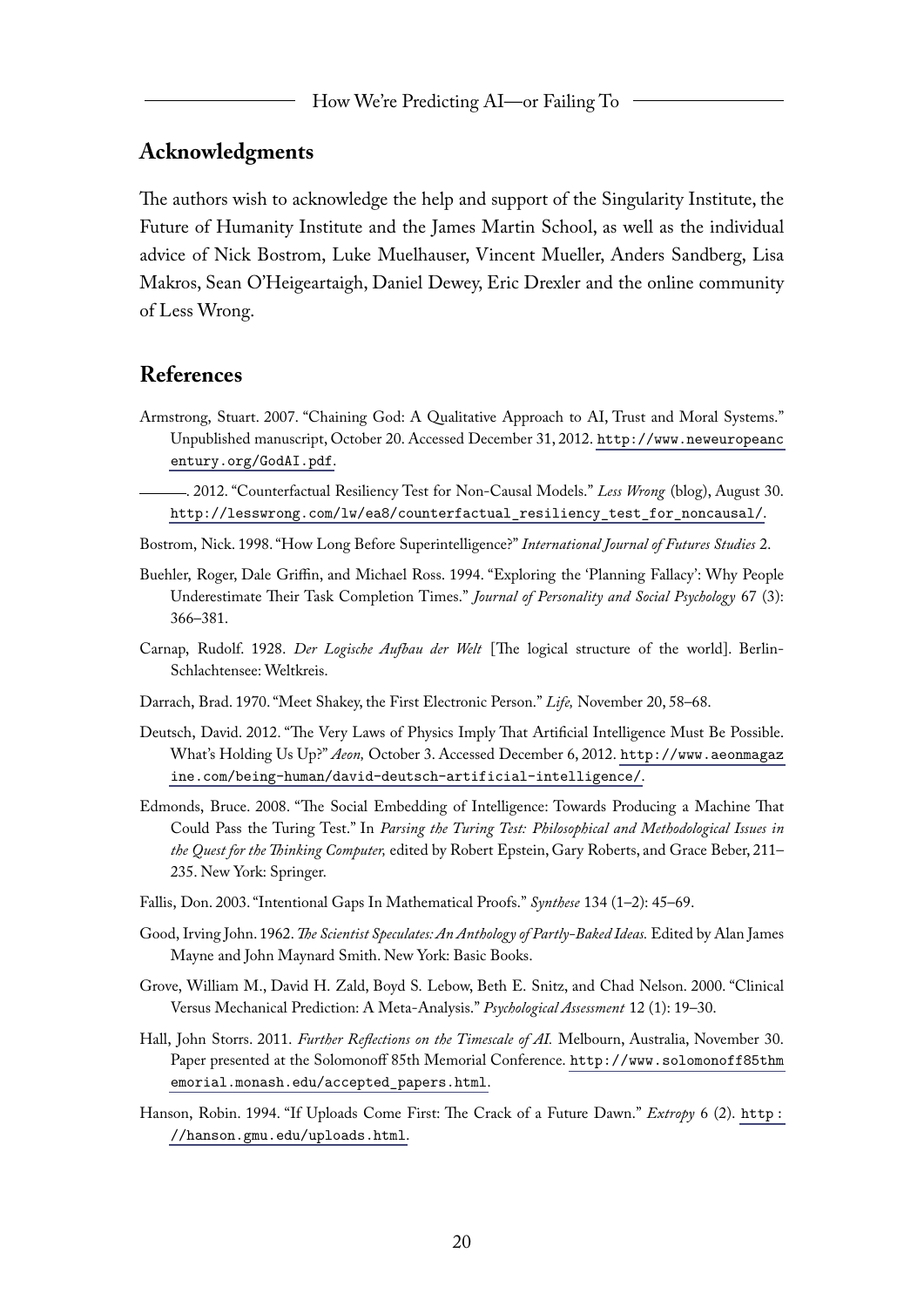- <span id="page-21-14"></span>. 2009. "The Economics of Brain Emulations." In *Unnatural Selection: The Challenges of Engineering Tomorrow's People,* edited by Peter Healey and Steve Rayner. Science in Society. Sterling, VA: Earthscan.
- <span id="page-21-0"></span>Jacquette, Dale. 1987. "Metamathematical Criteria for Minds and Machines." *Erkenntnis* 27 (1): 1–16.
- <span id="page-21-5"></span>Kahneman, Daniel. 2011. *Thinking, Fast and Slow.* 1st ed. New York: Farrar, Straus / Giroux.
- <span id="page-21-16"></span>Kahneman, Daniel, and Gary Klein. 2009. "Conditions for Intuitive Expertise: A Failure to Disagree." *American Psychologist* 64 (6): 515–526.
- <span id="page-21-4"></span>Kurzweil, Ray. 1999.*The Age of Spiritual Machines: When Computers Exceed Human Intelligence.* New York: Viking.
- <span id="page-21-9"></span>Lucas, J. R. 1961. "Minds, Machines and Gödel." *Philosophy* 36 (137): 112–127.
- <span id="page-21-3"></span>Moore, Gordon. 1965. "Cramming More Components onto Integrated Circuits." *Electronics* 38 (8): 114– 117. [http://download.intel.com/museum/Moores\\_Law/Articles-Press\\_Releases/](http://download.intel.com/museum/Moores_Law/Articles-Press_Releases/Gordon_Moore_1965_Article.pdf) [Gordon\\_Moore\\_1965\\_Article.pdf](http://download.intel.com/museum/Moores_Law/Articles-Press_Releases/Gordon_Moore_1965_Article.pdf).
- <span id="page-21-13"></span>Morgan, M. Granger, and Max Henrion. 1990. *Uncertainty: A Guide to Dealing with Uncertainty in Quantitative Risk and Policy Analysis.* New York: Cambridge University Press.
- <span id="page-21-8"></span>Nagel,Thomas. 1974. "What Is It Like to Be a Bat?" *Philosophical Review* 83 (4): 435–450. [http://www.](http://www.jstor.org/stable/2183914) [jstor.org/stable/2183914](http://www.jstor.org/stable/2183914).
- <span id="page-21-2"></span>Omohundro, Stephen M. 2008. "The Basic AI Drives." In *Artificial General Intelligence 2008: Proceedings of the First AGI Conference,* edited by Pei Wang, Ben Goertzel, and Stan Franklin, 483–492. Frontiers in Artificial Intelligence and Applications 171. Amsterdam: IOS.
- <span id="page-21-11"></span>Plato. 380BCE.*The Republic.* Translated by Benjamin Jowett.Republication of 1894 standard text. Project Gutenberg. <http://www.gutenberg.org/files/1497/1497-h/1497-h.htm>.
- <span id="page-21-18"></span>Riemann, Bernhard. 1859. "Ueber die Anzahl der Primzahlen unter einer gegebenen Grösse" [On the number of primes less than a given magnitude]. *Monatsberichte der Berliner Akademie* (November): 671–680.
- <span id="page-21-12"></span>Routley, Richard, and Robert K. Meyer. 1976. "Dialectical Logic, Classical Logic, and the Consistency of the World." *Studies in Soviet Thought* 16 (1–2): 1–25.
- <span id="page-21-1"></span>Sandberg, Anders, and Nick Bostrom. 2008. *Whole Brain Emulation: A Roadmap.* Technical Report, 2008- 3. Future of Humanity Institute, University of Oxford. [http : / / www . fhi . ox . ac . uk / wp](http://www.fhi.ox.ac.uk/wp-content/uploads/brain-emulation-roadmap-report1.pdf)  [content/uploads/brain-emulation-roadmap-report1.pdf](http://www.fhi.ox.ac.uk/wp-content/uploads/brain-emulation-roadmap-report1.pdf).
- <span id="page-21-7"></span>Schmidhuber, Jürgen. 2007. "The New AI: General & Sound & Relevant for Physics." In *Artificial General Intelligence,* edited by Ben Goertzel and Cassio Pennachin, 175–198. Cognitive Technologies.Berlin: Springer.
- <span id="page-21-10"></span>Schopenhauer, Arthur. 1831.*The Art of Being Right: 38 Ways to Win an Argument* [Eristische dialektik: die kunst, recht zu behalten]. Translated by Thomas Bailey Saunders. Republication of 1896 translation. Wikisource. [http://en.wikisource.org/wiki/The\\_Art\\_of\\_Being\\_Right](http://en.wikisource.org/wiki/The_Art_of_Being_Right).
- <span id="page-21-6"></span>Searle, John R. 1980. "Minds, Brains, and Programs." *Behavioral and Brain Sciences* 3 (03): 417–424.
- <span id="page-21-15"></span>Shanteau, James. 1992. "Competence in Experts: The Role of Task Characteristics." *Organizational Behavior and Human Decision Processes* 53 (2): 252–266.
- <span id="page-21-17"></span>Tetlock, Philip E. 2005. *Expert Political Judgment: How Good is it? How Can We Know?* Princeton, NJ: Princeton University Press.